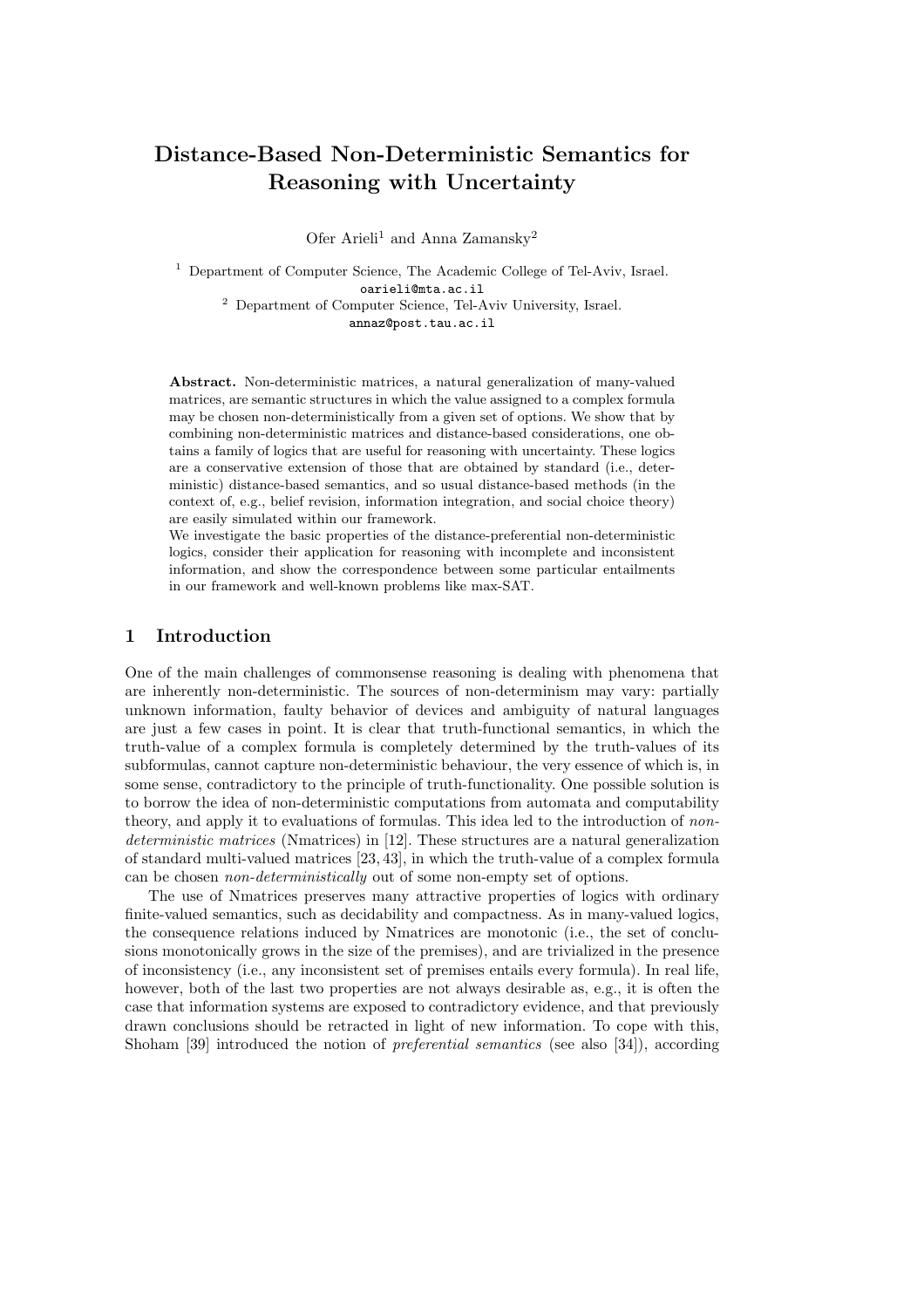to which an order relation, reflecting some condition or preference criterion, is defined on a set of valuations, and only the valuations that are minimal with respect to this order are relevant for making inferences from a given theory. Following this idea, we use metric-like considerations as our primary preference criteria. Such distance minimization considerations are a cornerstone behind many paradigms of handling incomplete or inconsistent information, such as belief revision (see, e.g., [15, 21, 24, 31, 35, 40] for a few examples), consistent query answering [1, 5, 6, 18, 19, 33], integration of independent data-sources [25, 26, 32], and formalisms for commonsense reasoning in the context of social choice theory  $[28, 29, 36]$ . In  $[2, 3, 8]$  this approach is described in terms of entailment relations, based on a standard truth-functional semantics. As argued above, this cannot capture non-deterministic behavior, so instead, in this paper, we use logics that are based on Nmatrices as the underlying formalism for a preferential metric-based approach.

We show that the consequence relations that are obtained are a conservative extension of the distance-based entailments in the deterministic case, and so belief revision operators, information integration systems, and many other distance-based formalisms with deterministic semantics can be easily simulated within our framework. We also consider some of the properties of the obtained entailment relations, demonstrate their applicability for reasoning under uncertainty by some case studies, and show the relations between reasoning in these cases and variations of some well-known SAT problems.

The rest of this paper is organized as follows. In the next section we describe the intuition behind non-deterministic semantics and summarize its basic definitions. Section 3 describes distance semantics and its applications, and incorporates distance-based considerations into the framework of Nmatrices. Some examples of reasoning with the obtained entailments are given in Section 4, and their basic properties are considered in Section 5. In Section 6 we investigate in greater detail some particular entailments of our framework and show their correspondence to other well-known problems like max-SAT. Finally, in Section 7 we discuss further generalizations and future work.<sup>3</sup>

# 2 Non-deterministic Semantics

### 2.1 Motivation

Non-deterministic semantics stems from the fact that the principle of truth functionality, according to which the truth-value of a complex formula is uniquely determined by the truth-values of its subformulas, is not adequate for real-world information, which is often incomplete, uncertain, vague, imprecise or inconsistent. In non-deterministic semantics truth functionality is relaxed by borrowing from automata and computability theory the idea of non-deterministic computations, and applying it to formula evaluations. Below are some examples in which this approach is justified.

#### Linguistic ambiguity.

In many natural languages the meaning of the word "or" is ambiguous; it has both an 'inclusive' and an 'exclusive' sense. For instance, when in a proof it is said that "we shall attack either problem  $A$  or problem  $B$ ", in many cases both of these problems are solved, but certainly there are situations in which the implicit intention behind this sentence is to attack exactly one of the problems. In the first case the meaning of "or" is inclusive

<sup>3</sup> This paper is a revised and extended version of [7].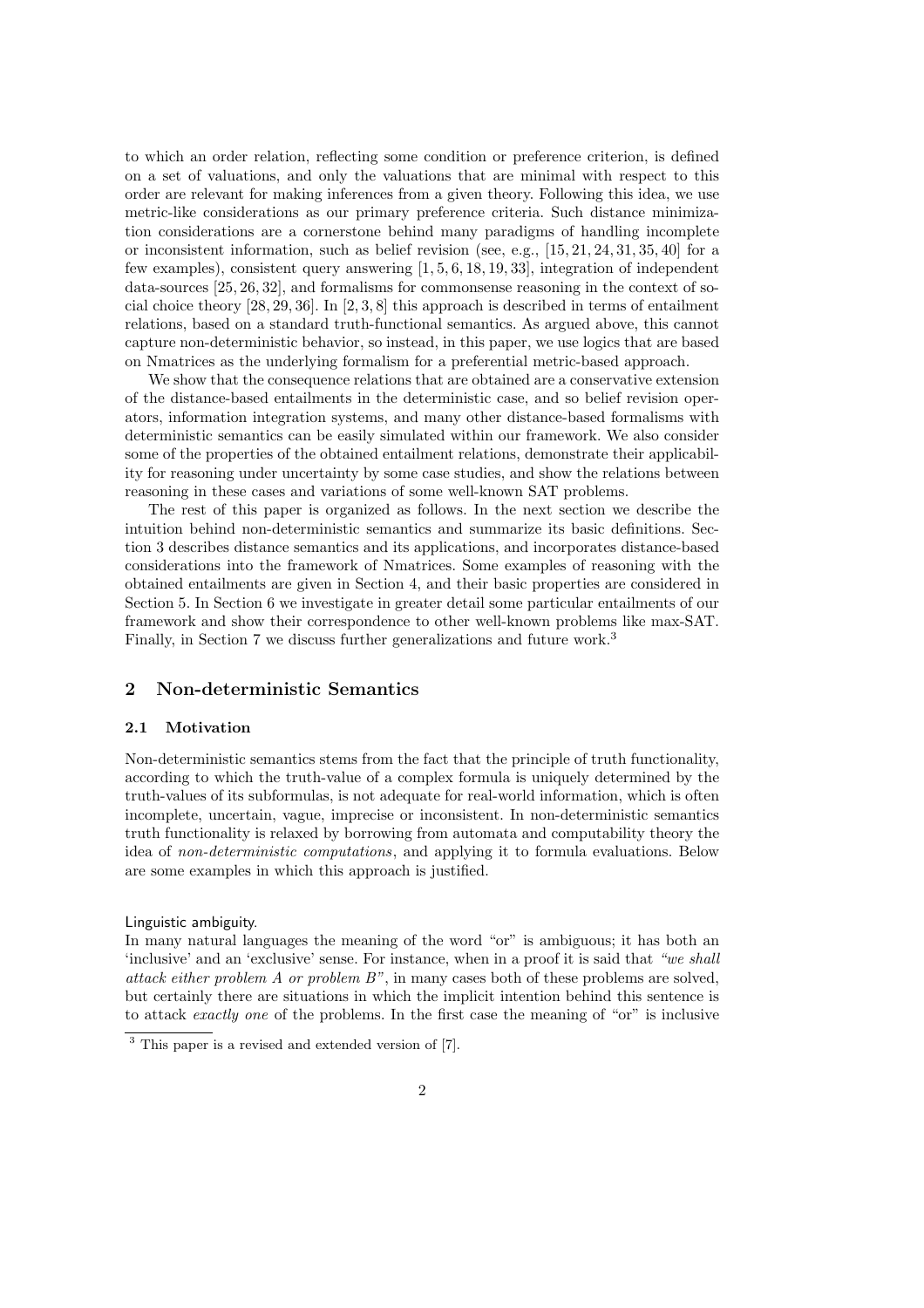and in the second case it is exclusive. Now, in many cases one is uncertain whether the meaning of the "or" is inclusive or exclusive. However, even in cases like this, one would still like to be able to make certain inferences from what has been said. This situation can be captured by the following non-deterministic truth-table for ∨:

| ι | t |
|---|---|
|   |   |

Modeling of inherent non-deterministic behavior.

Non-deterministic semantics can be used for modeling non-deterministic behavior of various elements, such as components of electrical circuits. An ideal logic gate on Boolean variables is an abstraction of a physical gate operating with a continuous range of electrical quantity, turned into a discrete variable of logical values 1 and 0 (see [37]). There are a number of reasons due to which the measured behavior of a circuit may deviate from the expected behavior. One reason can be the variations in the manufacturing process: the dimension and device parameters may vary, affecting the electrical behavior of the circuit. The presence of disturbing noise sources, temperature and other conditions are another source of deviations in circuit response. The exact mathematical form of the relation between input and output in a given logical gate is not always known, and so it can be approximated by a non-deterministic truth-table. For instance, the behavior of an AND-gate that operates correctly when its input lines have the same value and is unpredictable otherwise, may be represented as follows:

| 7. |  |
|----|--|
|    |  |

Syntactic 'underspecifications'.

Consider the standard Gentzen-type system LK for propositional classical logic (see, e.g. [42]). Its introduction rules for  $\neg$  and  $\vee$  are usually formulated as follows:

$$
\frac{\Gamma \Rightarrow \Delta, \psi}{\Gamma, \neg \psi \Rightarrow \Delta} (\neg \Rightarrow) \qquad \qquad \frac{\Gamma, \psi \Rightarrow \Delta}{\Gamma \Rightarrow \Delta, \neg \psi} (\Rightarrow \neg)
$$
  

$$
\frac{\Gamma, \psi \Rightarrow \Delta \quad \Gamma, \varphi \Rightarrow \Delta}{\Gamma, \psi \lor \varphi \Rightarrow \Delta} (\vee \Rightarrow) \qquad \frac{\Gamma \Rightarrow \Delta, \psi, \varphi}{\Gamma \Rightarrow \Delta, \psi \lor \varphi} (\Rightarrow \vee)
$$

The corresponding semantics is given by the standard truth-tables of  $\neg$  and  $\vee$ . Note that each syntactic rule of LK dictates some semantic condition on the connective it introduces:  $(\neg \Rightarrow)$  corresponds to the condition that  $\neg(t) = f$  and  $(\Rightarrow \neg)$  corresponds to the condition  $\neg(f) = t$ , thus completely determining the truth-table for negation. Similarly,  $(\vee \Rightarrow)$  dictates that  $\vee (f, f) = f$  and  $(\Rightarrow \vee)$  determines the other three cases for ∨. Now, suppose we would like to reject the Law of Excluded Middle (LEM), in the spirit of intuitionistic logic. This can be done by discarding the rule ( $\Rightarrow \neg$ ) that corresponds to LEM, while keeping the rest of the rules unchanged. By this, we lose information about one of the cases in the truth-table of  $\neg$ , hence facing a problem of underspecification. Non-deterministic semantics models this situation in a very natural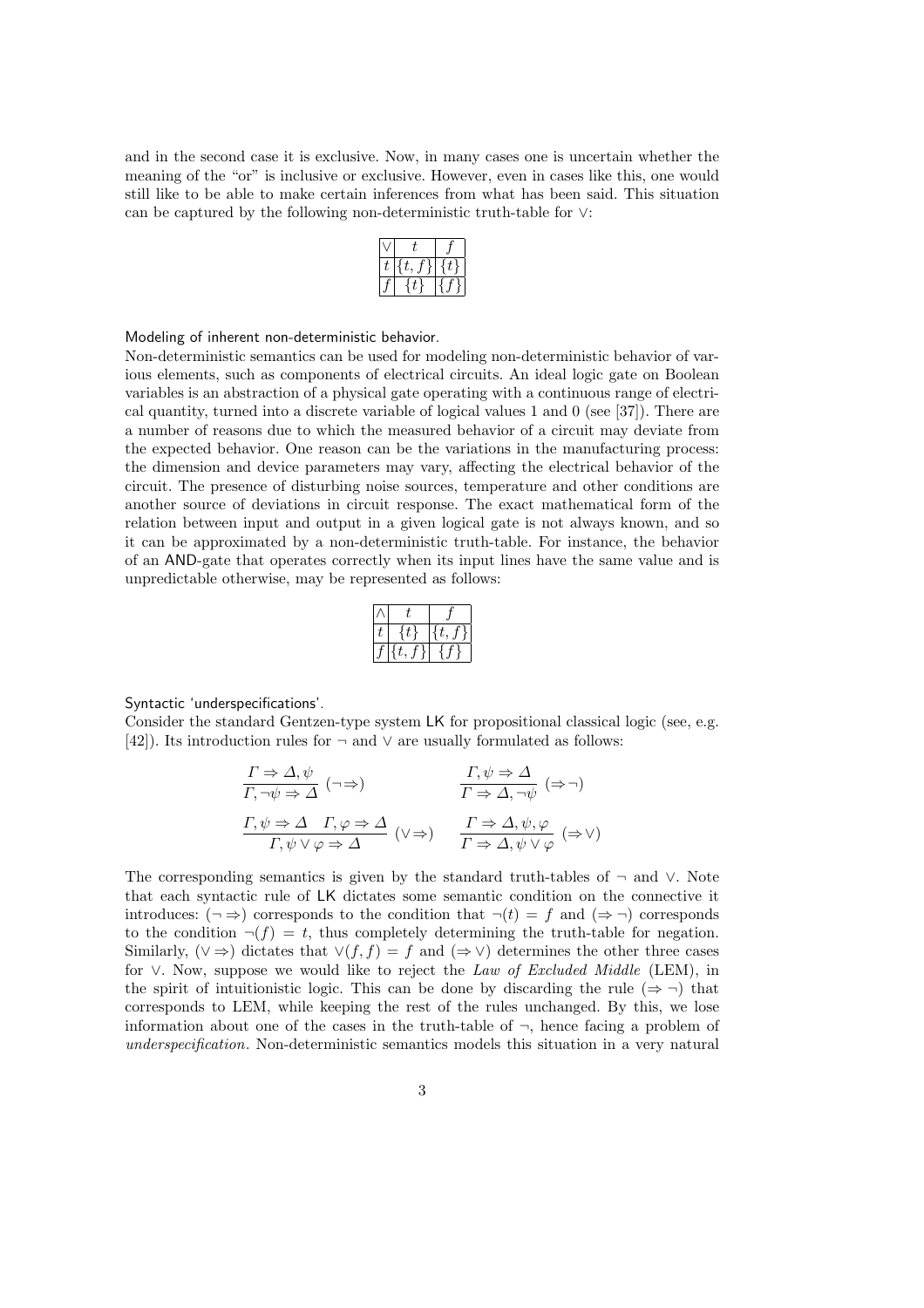way: in any case of underspecification, all possible truth-values are allowed. As shown in [12], the corresponding semantics in our case would be the following:

|  |  | $\{t\}$ $\{t\}$ |             |
|--|--|-----------------|-------------|
|  |  |                 | $\{\{f}\}\$ |

### 2.2 Non-Deterministic Matrices and their Entailments

Below, we briefly reproduce the basic definitions of the framework of Nmatrices ([12]). Henceforth,  $\mathcal L$  denotes a propositional language with a set Atoms of atomic formulas. A theory Γ is a finite set of L-formulas, for which  $\mathsf{Atoms}(F)$  and  $\mathsf{SF}(F)$  denote, respectively, the atomic formulas that appear in the formulas of  $\Gamma$ , and the subformulas of  $\Gamma$ .

Definition 1 (non-deterministic matrices). A non-deterministic matrix (henceforth, an *Nmatrix*) for  $\mathcal L$  is a tuple  $\mathcal M = \langle \mathcal V, \mathcal D, \mathcal O \rangle$ , where V is a non-empty set of truth values,  $D$  is a non-empty proper subset of  $V$ , and for every *n*-ary connective  $\diamond$  of  $\mathcal{L}, \mathcal{O}$  includes an *n*-ary function  $\tilde{\diamond}$  from  $\mathcal{V}^n$  to  $2^{\mathcal{V}} - {\emptyset}.$ 

An Nmatrix  $\mathcal{M} = \langle \mathcal{V}, \mathcal{D}, \mathcal{O} \rangle$  induces a V-valued semantics, in which D is the set of the designated elements (those that represent true assertions; see Definition 3). The main difference between Nmatrices and standard many-valued matrices is that the truthvalues of subformulas do not uniquely determine the truth-value of a complex formula, but rather impose constrains on this value. Standard matrices can be thought of as Nmatrices, the interpretations of which return singletons of truth-values. Henceforth, we shall identify deterministic Nmatrices and the corresponding ordinary matrices, and denote them by  $\mathcal{M}_c$ .

**Definition 2** (non-deterministic valuations). Let  $M$  be an Nmatrix for a language  $\mathcal{L}^4$  An *M*-valuation is a function  $\nu : \mathcal{L} \to \mathcal{V}$  that satisfies the following condition for every *n*-ary connective  $\diamond$  of  $\mathcal L$  and every  $\mathcal L$ -formulas  $\psi_1, \ldots, \psi_n$ :

$$
\nu(\diamond(\psi_1,\ldots,\psi_n))\in\widetilde{\diamond}(\nu(\psi_1),\ldots,\nu(\psi_n)).
$$

We denote by  $\Lambda_M$  the space of the M-valuations.

*Example 1.* Let  $M = \{ \{t, f\}, \{t\}, \mathcal{O} \}$ , where  $\mathcal O$  contains the following operators:

| -                                | $\epsilon$         |         |                                         |              | $\epsilon$<br>$\cdot$                         |
|----------------------------------|--------------------|---------|-----------------------------------------|--------------|-----------------------------------------------|
| $\alpha$<br>$\boldsymbol{\iota}$ | $\theta$<br>◡<br>◡ | ∪<br>v  | ◡<br>U<br>v                             | $\mathbf{v}$ | $\theta$<br>$\boldsymbol{\omega}$             |
| ◡<br>$\cdot$                     | ◡<br>◡<br>         | ◡<br>., | $\sim$<br>$\boldsymbol{\nu}$<br>$\cdot$ | J            | $\sim$<br>$\cdot$<br>$\overline{\phantom{a}}$ |

Let  $p, q \in$  Atoms and  $\nu_1, \nu_2 \in \Lambda_M$ , such that  $\nu_1(p) = \nu_2(p) = \nu_1(q) = \nu_2(q) = t$ ,  $\nu_1(p \wedge q) = t$  and  $\nu_2(p \wedge q) = f$ . While  $\nu_1$  and  $\nu_2$  coincide on, e.g.,  $p \vee q$ , and on the proper subformulas of  $p \wedge q$ , they make different non-deterministic choices for the value of  $p \wedge q$ .

<sup>4</sup> As usual, we identify a language with its set of well-formed formulas.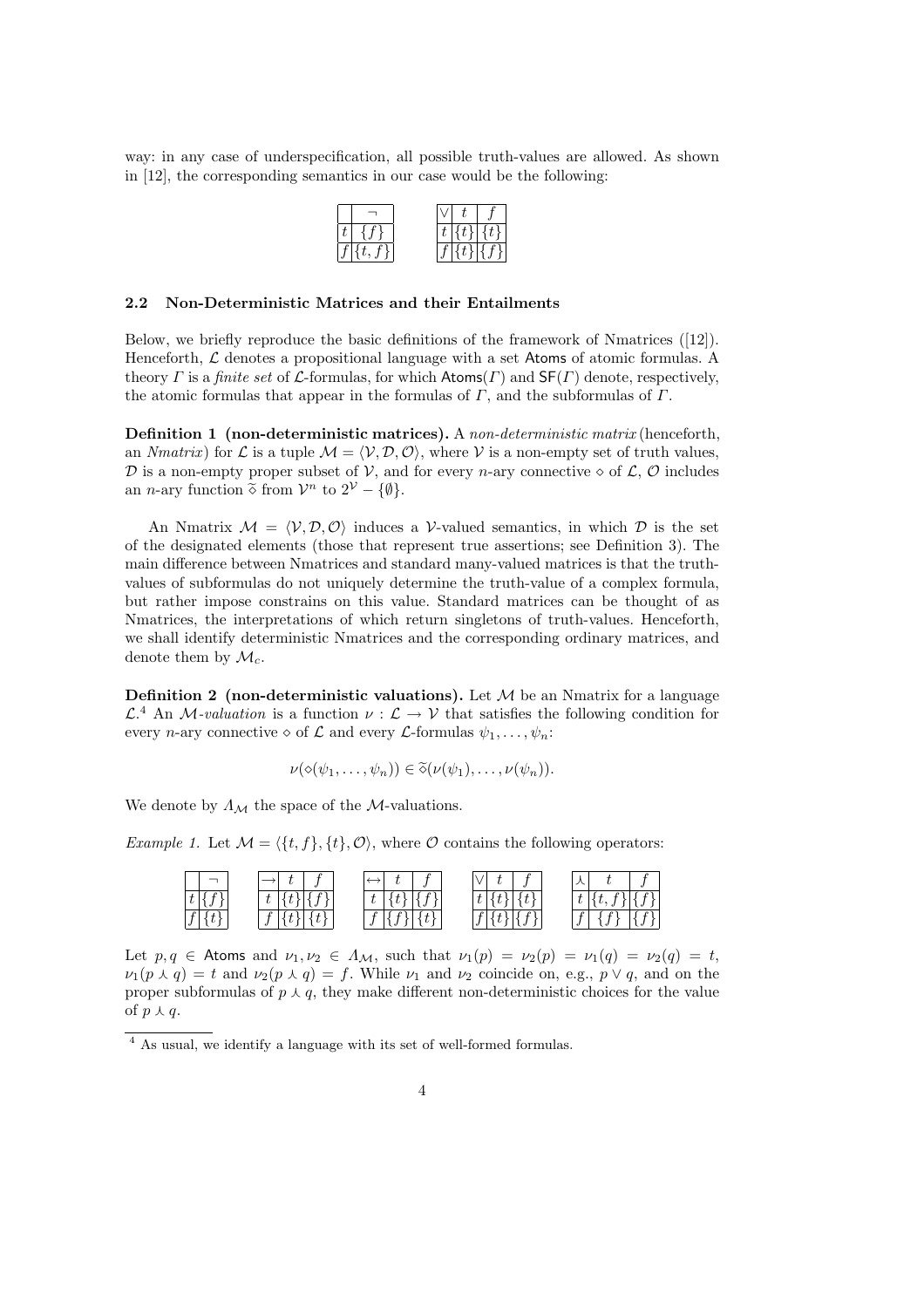**Definition 3** (models and satisfiability). Given an Nmatrix  $M = \langle V, \mathcal{D}, \mathcal{O} \rangle$ , a valuation  $\nu \in \Lambda_M$  is an M-model of (or M-satisfies) a formula  $\psi$  if  $\nu(\psi) \in \mathcal{D}$ . A formula  $\psi$  is M-satisfiable if it is M-satisfied by a valuation in  $\Lambda_M$ .  $\psi$  is an M-tautology if it is Msatisfied by every valuation in  $\Lambda_M$ . A valuation  $\nu$  is an M-model of a set  $\Gamma$  of formulas if it M-satisfies every formula in  $\Gamma$ . We denote:  $mod_{\mathcal{M}}(\psi) = {\nu \in \Lambda_{\mathcal{M}} \mid \nu(\psi) \in \mathcal{D}}$  and  $mod_{\mathcal{M}}(\Gamma) = \bigcap_{\psi \in \Gamma} mod_{\mathcal{M}}(\psi).$ 

Definition 4 (M-entailments). The consequence relation that is induced by an Nmatrix M is defined by:  $\Gamma \models_M \psi$  if  $mod_\mathcal{M}(\Gamma) \subseteq mod_\mathcal{M}(\psi)$ .

Example 2. Consider again the Nmatrix M of Example 1, and let  $\Gamma = \{p, q\}$ . Then  $\Gamma \models_{\mathcal{M}} p \lor q$  but  $\Gamma \not\models_{\mathcal{M}} p \land q$ , as — in the notations of Example  $1 - \nu_2 \in \mathit{mod}_{\mathcal{M}}(\Gamma) \setminus \mathcal{M}$  $mod_{\mathcal{M}}(p \wedge q).$ 

The entailments defined above are considered, e.g., in [9–12]. Here we just note that the use of these consequence relations has the benefit of preserving all the advantages of logics with ordinary finite-valued semantics (in particular, decidability and compactness), while they are applicable to a much larger family of logics.

In what follows we shall concentrate on (entailment relations defined by) two-valued Nmatrices with  $V = \{t, f\}$  and  $\mathcal{D} = \{t\}$ , and continue to denote such Nmatrices by M.

# 3 Distance-based Reasoning

### 3.1 Motivation

Two basic properties of the logics induced by Nmatrices, defined in the previous section, are that they are monotonic (that is, if  $\Gamma \models_M \psi$  then for every  $\Gamma'$  such that  $\Gamma \subseteq \Gamma'$ ,  $\Gamma' \models_{\mathcal{M}} \psi$  and are *inconsistency intolerant* (that is, if  $\Gamma$  is not *M*-satisfiable, then anything follows from it:  $\Gamma \models_M \psi$  for every formula  $\psi$ ). In real life, however, both of these properties are not always desirable. To cope with this, we incorporate Shoham's general method of constructing non-monotonic formalisms, using preferential semantics [39] (see also [34]). Generally, the idea is to define an order relation on a set of valuations, and to consider only the valuations that are minimal with respect to this order as relevant for making inferences from a given theory.

Following this idea, we refine the logics induced by Nmatrices (Definition 4), using distance-based considerations as our primary preference criteria. As noted above, this kind of semantics is a common technique for reflecting the principle of minimal change in different scenarios where information is dynamically evolving, such as belief revision, consistent query answering, integration of independent data-sources, and formalisms for commonsense reasoning in the context of social choice theory. In our context, distancebased reasoning is obtained in a simple and natural way: given a distance function  $d$  on a space of valuations, reasoning with a set of premises  $\Gamma$  is based on those valuations that are 'd-closest' to  $\Gamma$ , called the most plausible valuations of  $\Gamma$ . In case that the underlying theory is  $M$ -satisfiable, it is natural that the valuations that are closest to it would be its models. For inconsistent theories, however, as there are no models, the distance function plays a major role in determining which valuations are more 'plausible' than others.

Example 3. Under the standard interpretation of negation, it is intuitively clear that valuations in which q is true should be closer to  $\Gamma = \{p, \neg p, q\}$  than valuations in which q is false, and so q should follow from  $\Gamma$  while  $\neg q$  should not follow from  $\Gamma$ , although  $\Gamma$ is not (classically) consistent.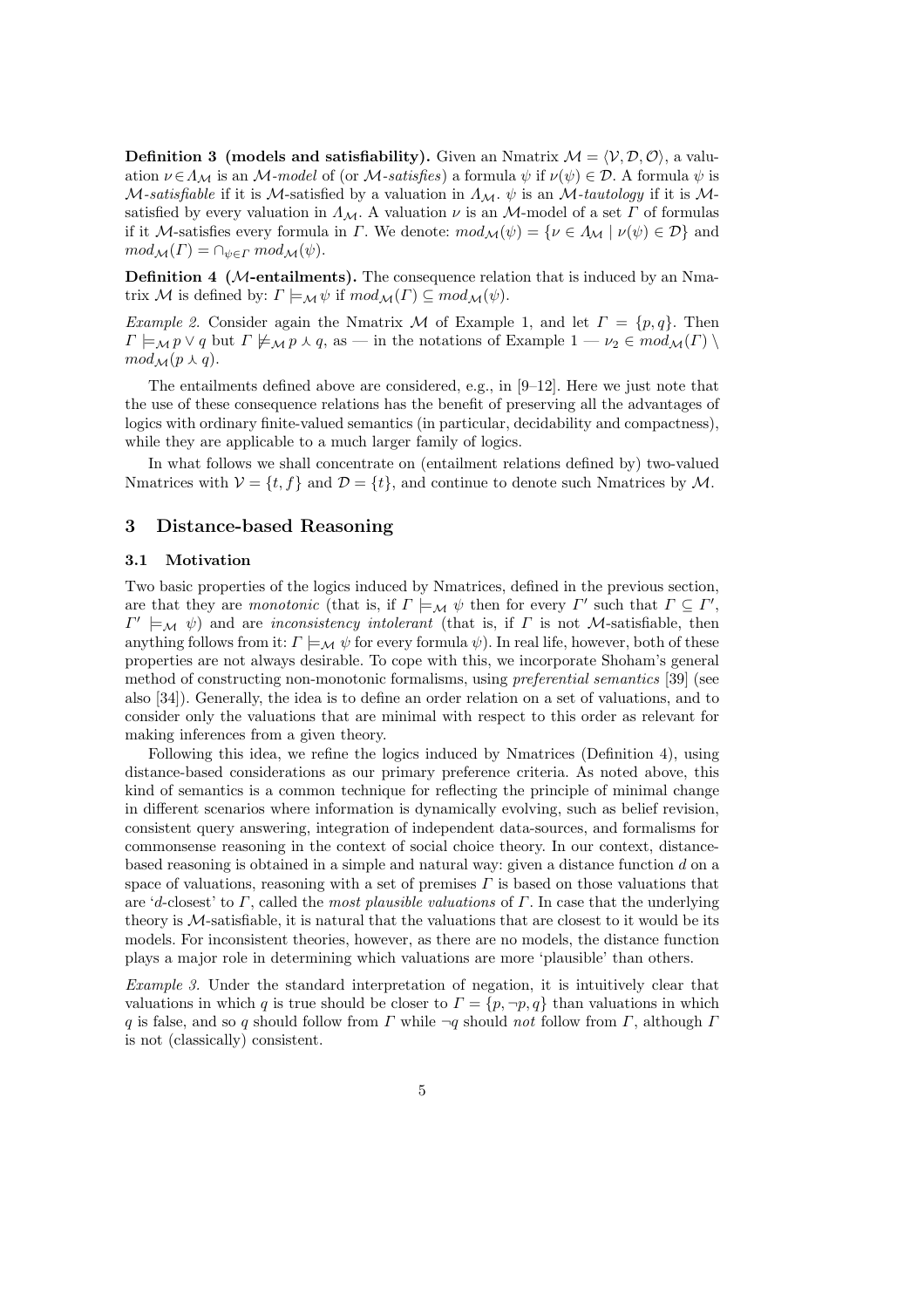### 3.2 Distances between Valuations

**Definition 5 (distance functions).** A *pseudo-distance* on a set  $U$  is a total function  $d: U \times U \to \mathbb{R}^+$ , satisfying the following conditions:

- symmetry: for all  $\nu, \mu \in U$   $d(\nu, \mu) = d(\mu, \nu),$
- *identity preservation:* for all  $\nu, u \in U$   $d(\nu, u) = 0$  iff  $\nu = u$ .

A pseudo-distance  $d$  is a *distance* (*metric*) on  $U$  if it has the following property:

– triangular inequality: for all  $\nu, \mu, \sigma \in U$   $d(\nu, \sigma) \leq d(\nu, \mu) + d(\mu, \sigma)$ .

In what follows, we shall consider (pseudo) distances between valuations in a given Nmatrix. For this, note that the non-deterministic character of our framework induces some further restrictions on the distance functions. This is so, since two valuations for an Nmatrix can agree on all the atoms of a formula, but still assign two different values to that formula. It follows that (even under the assumption that the set of atoms is finite), there are infinitely many complex formulas to consider. To handle this, the distance computations in what follows are context dependent, that is: restricted to a certain set of relevant formulas.

Definition 6 (contexts and restrictions). A *context*  $C$  is a finite set of  $\mathcal{L}$ -formulas, closed under subformulas. The *restriction to* C of a valuation  $\nu \in A_{\mathcal{M}}$  is a valuation  $\nu^{\downarrow \mathsf{C}}$ on C, such that  $\nu^{\downarrow}(\psi) = \nu(\psi)$  for every  $\psi$  in C. The restriction to C of  $\Lambda_M$  is the set  $A_{\mathcal{M}}^{\mathcal{L}} = \{ \nu^{\mathcal{L}} \mid \nu \in A_{\mathcal{M}} \},\$  that is,  $A_{\mathcal{M}}^{\mathcal{L}}$  consists of all the M-valuations on C.

**Definition 7** (context generators). A *context generator* for a language  $\mathcal{L}$  is a function G such that for every theory  $\Gamma$ ,  $\mathcal{G}(\Gamma)$  is a context that is a subset of  $\mathsf{SF}(\Gamma)$ .

Example 4. For every theory  $\Gamma$ , let  $\mathcal{G}_{\text{Atoms}}(\Gamma) = \text{Atoms}(\Gamma)$  and  $\mathcal{G}_{\text{SF}}(\Gamma) = \text{SF}(\Gamma)$ . Then  $\mathcal{G}_{\text{Atoms}}$  and  $\mathcal{G}_{\text{SF}}$  are context generators.

Example 5. Given a theory Γ, consider the context  $At = \mathcal{G}_{\text{Atoms}}(F)$ . As Proposition 1 below shows, for every Nmartrix M the following functions are distances on  $\Lambda_{\mathcal{M}}^{\downarrow \text{At}}$ :

- The drastic (uniform) distance:  $d_U^{\mu \mathbf{A} \mathbf{t}}(\nu, \mu) = 0$  if  $\nu = \mu$  and  $d_U(\nu, \mu) = 1$  otherwise.
- The Hamming distance:  $d_H^{\downarrow \text{At}}(\nu, \mu) = |\{p \in \text{At} \mid \nu(p) \neq \mu(p)\}|.$ <sup>5</sup>

The drastic distance is also known as the discrete metric, and Hamming distance is sometimes called Dalal distance [20], or the symmetric difference. For other representations of distances between propositional valuations see, e.g., [29].

**Proposition 1.** For every Nmatrix M and context  $At = \mathcal{G}_{Atoms}(\Gamma)$ ,  $d_U^{\downarrow At}$  and  $d_H^{\downarrow At}$  are distance functions on  $\Lambda_{\mathcal{M}}^{\downarrow \mathsf{At}}$ .

*Proof.* Clearly,  $d_U^{\dagger \mathbf{At}}(\nu, \mu) = 0$  iff  $\nu = \mu$ . Symmetry is also obvious. For the triangular inequality, note that if  $d_U^{\text{lat}}(\nu, \sigma) = 1$  then  $\nu \neq \sigma$ , and so  $\mu$  is different than at least one of  $\nu$  or  $\sigma$ . It follows that either  $d_U^{\text{1At}}(\nu,\mu) = 1$  or  $d_U^{\text{1At}}(\mu,\sigma) = 1$ , and so the inequality holds. The proof for  $d_H^{\downarrow \mathbf{At}}$  is similar.

<sup>5</sup> A context is needed here for restricting the definition to finitely many atomic formulas, otherwise the function value may not be finite.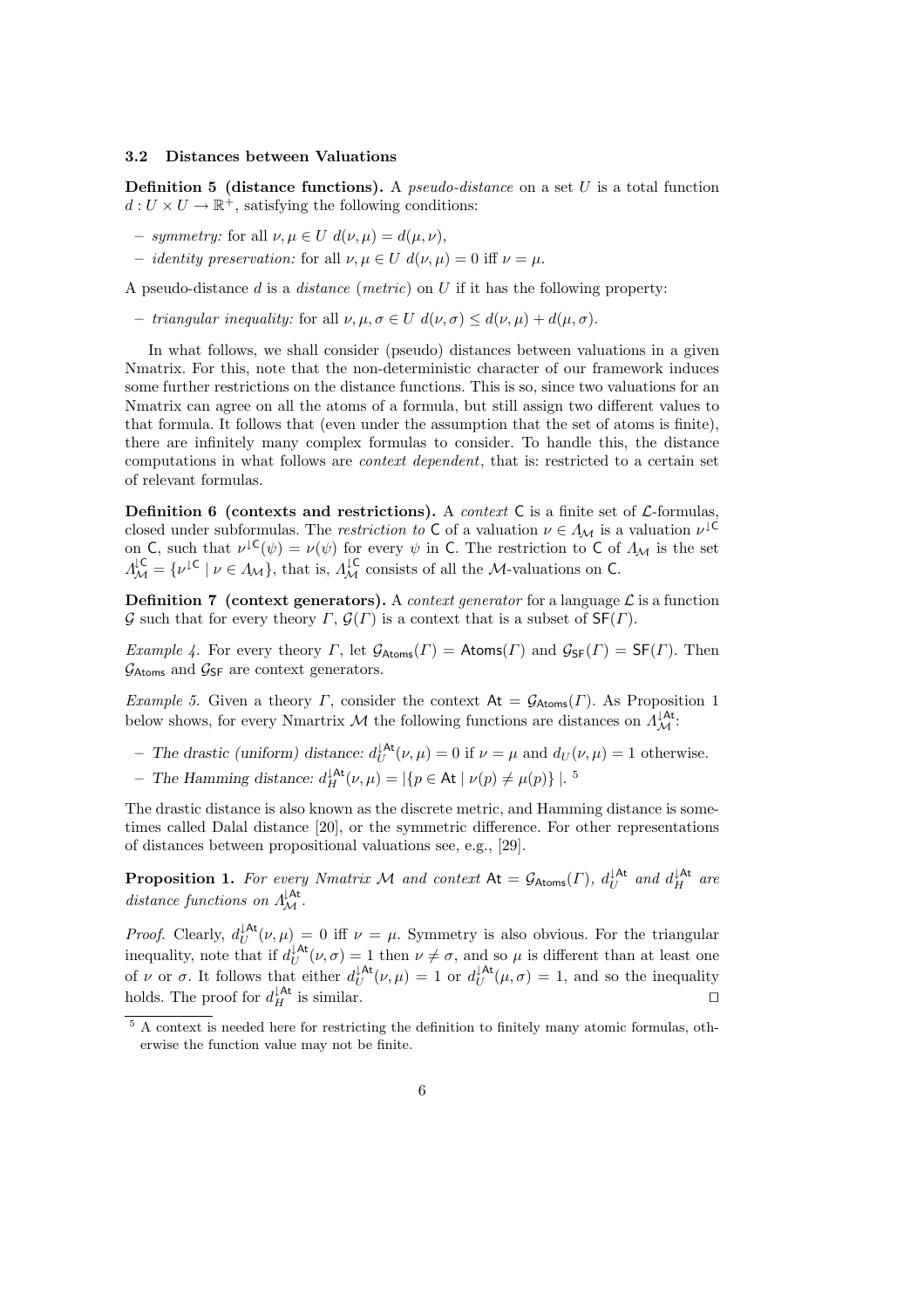The next definition captures our intention to consider distances between M-valuations.

**Definition 8 (generic distances).** Given an Nmatrix  $M$ , let d be a function on the **Definition** of (generic distances). Given set  $\bigcup_{\{C=SF(T) \mid \Gamma \text{ is a theory in } \mathcal{L}\}} A_{\mathcal{M}}^{\mathcal{LC}} \times A_{\mathcal{M}}^{\mathcal{LC}}$ .

- The restriction of d to a context C is a function  $d^{\mathcal{L}}$  on  $A^{\mathcal{L}}_{\mathcal{M}} \times A^{\mathcal{L}}_{\mathcal{M}}$ , defined for every  $\nu, \mu \in \Lambda_{\mathcal{M}}^{\mathcal{L}}$  by  $d^{\mathcal{L}}(\nu, \mu) = d(\nu, \mu)$ .
- d is a generic (pseudo) distance on  $\Lambda_M$  if for every context C,  $d^{\downarrow C}$  is a (pseudo) distance on  $\Lambda_{\mathcal{M}}^{\mathcal{C}}$ .

In the remainder of this section we describe a general construction of generic distances. For this, we need to incorporate aggregation functions.

Definition 9 (aggregation functions). A numeric aggregation function is a function f, such that

- $f$  returns a real number for every multiset of real numbers in its domain,
- f is non-decreasing in the value of its argument,<sup>6</sup>
- $-f(\{x_1,\ldots,x_n\})=0$  iff  $x_1=x_2=\ldots x_n=0$ , and
- $-f(\lbrace x \rbrace) = x$  for every  $x \in \mathbb{R}$ .

Example 6. In what follows we shall aggregate distance values. As these values are nonnegative, functions that meet the conditions in Definition 9 are, e.g., a summation or an average of distances, the maximal function, and the following  $\frac{k}{m}$ -voting function that accepts a multiset of elements in {0, 1} and determines whether there is a quorum of at least  $\lceil \frac{k}{m} \rceil$  of the 'votes' (where  $1 \leq k < m \in \mathbb{N}$ ).

$$
\text{vote}_{\frac{k}{m}}(D) = \begin{cases} 0 & \text{if } \mathsf{Zero}(D) = n, \\ \frac{1}{2} & \text{if } \lceil \frac{k}{m} n \rceil \le \mathsf{Zero}(D) < n, \\ 1 & \text{otherwise,} \end{cases}
$$

where  $\textsf{Zero}(D)$  is the number of zeroes in D and  $|D| = n$ . Note that for every  $\frac{k}{m} \geq \frac{1}{2}$ vote  $\frac{k}{m}$  acts as a *majority-vote function*, so we denote:

$$
\mathsf{majority}(D) = \mathsf{vote}_{\frac{1}{2}}(D).
$$

Using aggregation functions, we describe below a general and modular way of constructing generic pseudo distances:

**Definition 10.** Let g be an aggregation function,  $C$  a context and  $M$  an Nmatrix. For every  $\psi \in \mathsf{C}$ , define the function  $d_g^{\psi}: A_{\mathcal{M}}^{\mathcal{L}} \times A_{\mathcal{M}}^{\mathcal{L}} \to \mathbb{R}^+$  by a structural induction as follows:

– for an atomic formula  $p$ ,

$$
d_g^p(\nu,\mu) = \begin{cases} 0 & \text{if } \nu(p) = \mu(p), \\ 1 & \text{otherwise.} \end{cases}
$$

 $6$  That is, the function value is non-decreasing when an element in the multiset is replaced by a bigger element.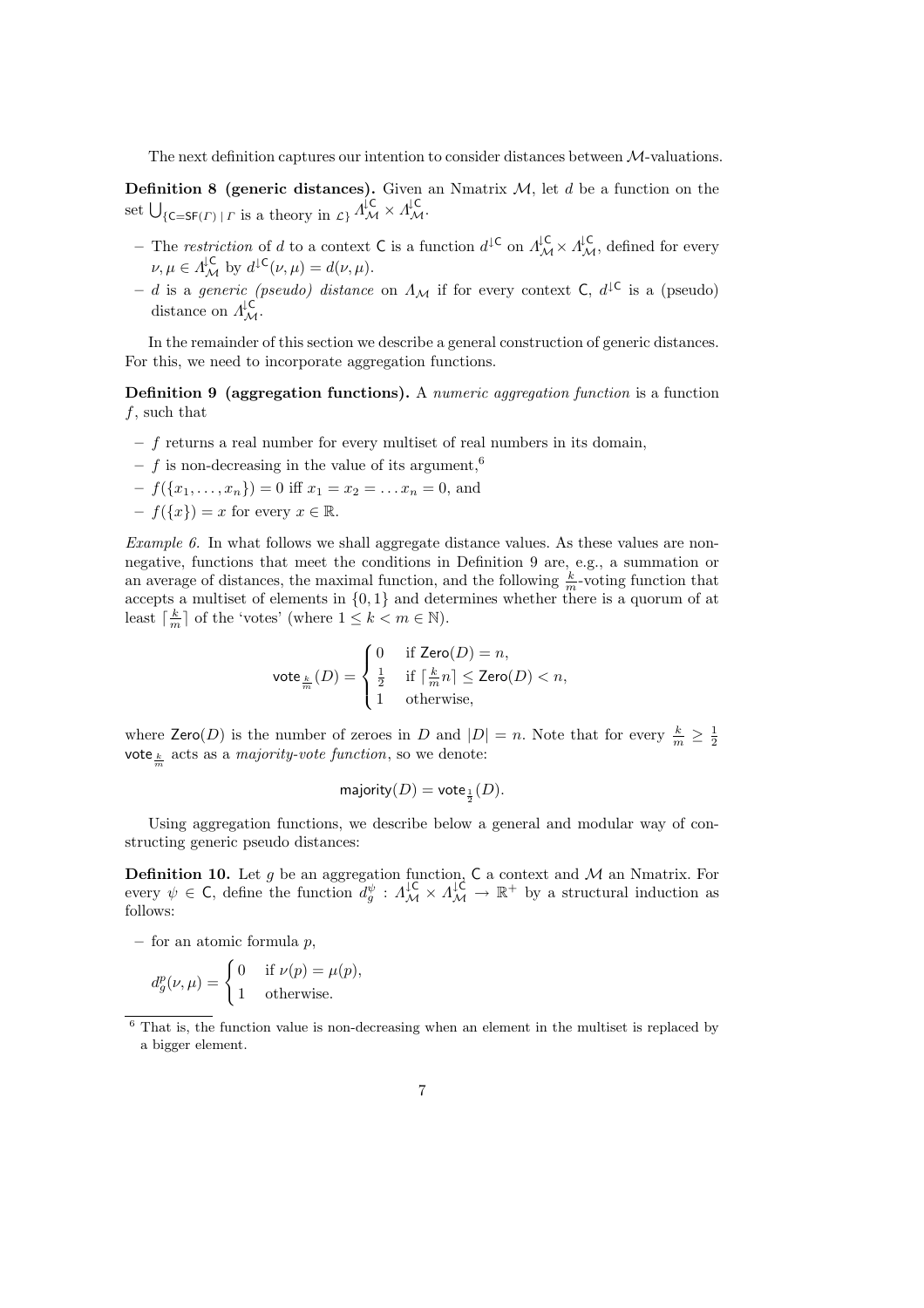– for a formula  $\psi = \diamond(\psi_1, \ldots, \psi_n),$ 

$$
d_g^{\psi}(\nu,\mu) = \begin{cases} g\big(\{d_g^{\psi_1}(\nu,\mu),\ldots,d_g^{\psi_n}(\nu,\mu),1\}\big) & \text{if } \nu(\psi) \neq \mu(\psi) \text{ but } \forall i \ \nu(\psi_i) = \mu(\psi_i), \\ g\big(\{d_g^{\psi_1}(\nu,\mu),\ldots,d_g^{\psi_n}(\nu,\mu),0\}\big) & \text{otherwise.} \end{cases}
$$

Note that for non-deterministic matrices  $d_g^{\psi}(\nu,\mu)$  is determined by the g-aggregation on the formulas in  $\mathsf{SF}(\psi)$  for which  $\nu$  and  $\mu$  make different non-deterministic choices.

**Definition 11.** Let  $M$  be an Nmatrix, C a context, and  $f, g$  two aggregation functions. Define a function  $d_{f,g}^{\downarrow \mathsf{C}} : \Lambda_{\mathcal{M}}^{\downarrow \mathsf{C}} \times \Lambda_{\mathcal{M}}^{\downarrow \mathsf{C}} \to \mathbb{R}^+$  as follows:

$$
d_{f,g}^{\downarrow \mathsf{C}}(\nu,\mu) = f\big(\{d_g^{\psi}(\nu,\mu) \mid \psi \in \mathsf{C}\}\big).
$$

**Proposition 2.** For every Nmatrix M, context C, and aggregation functions  $f, g, d_{f,g}^{\mathcal{C}}$ is a pseudo-distance on  $\Lambda_{\mathcal{M}}^{\downarrow \mathsf{C}}$ .

**Proof.** Symmetry is obvious. For identity preservation, note that  $d_{f,g}^{\downarrow \mathsf{C}}(\nu,\mu) = 0$ , iff  $f({d_g^{\psi}(\nu,\mu)} \mid \psi \in C)$  = 0, iff  $d_g^{\psi}(\nu,\mu) = 0$  for all  $\psi \in C$ . It therefore remains to show that for every  $\nu, \mu \in \Lambda_{\mathcal{M}}^{\mathcal{L}}$  it holds that  $\nu = \mu$  iff for every  $\psi \in \mathsf{C} d_g^{\psi}(\nu, \mu) = 0$ . Indeed, suppose that  $\nu = \mu$ . We prove by induction on the structure of  $\psi$  that  $d_g^{\psi}(\nu,\mu) =$ 0. For atomic formulas the claim is trivial. Let  $\psi = \diamond(\psi_1, \ldots, \psi_n)$ . By the induction hypothesis,  $d_g^{\psi_i}(\nu,\mu) = 0$  for all  $1 \leq i \leq n$ . Now, since  $\nu = \mu$ , it holds that  $\nu(\psi) =$  $\mu(\psi)$ , and so  $d_g^{\psi}(\nu,\mu) = g(\{d_g^{\psi_1}(\nu,\mu),\ldots,d_g^{\psi_n}(\nu,\mu),0\}) = g(\{0,\ldots,0\}) = 0$  as required. For the converse, suppose for a contradiction that  $d_g^{\psi}(\nu,\mu) = 0$  for every  $\psi \in \mathsf{C}$ , but  $\nu \neq \mu$ . Let  $\varphi$  be a simplest formula, such that  $\nu(\varphi) \neq \mu(\varphi)$ .  $\varphi$  cannot be an atom, since otherwise  $d_g^{\varphi}(\nu,\mu) = 1$  in contradiction to our assumption. Thus  $\varphi$  is a complex formula of the form  $\circ(\psi_1, \ldots, \psi_n)$ , and since it is a simplest formula for which  $\nu$  and  $\mu$ do not coincide, we have that  $\nu(\psi_i) = \mu(\psi_i)$  for every  $1 \leq i \leq n$ . But then  $d_g^{\varphi}(\nu,\mu) =$  $g({d_g^{\psi_1}(\nu,\mu),\ldots,d_g^{\psi_n}(\nu,\mu),1})\neq 0$ , in contradiction to our assumption.

Note 1. By the proof of Proposition 2 it is evident that Definition 10 can be generalized so that instead of the constants  $\{0, 1\}$  in the definition of  $d<sub>q</sub>$  one may use any function  $h_q(\nu,\mu)$  (which is related to g), such that  $h_q(\nu,\mu) = 0$  iff  $\nu = \mu$ .

The next proposition shows that the distance functions of Example 5 are obtained as a particular case (i.e., when the context consists only of atomic formulas) of the above construction.

**Proposition 3.** Let M be an Nmatrix. Then for every context C and every  $\nu, \mu \in \Lambda_{\mathcal{M}}^{\downarrow \mathsf{C}}$ ,

$$
- d_U^{1C}(\nu, \mu) = d_{\text{max,max}}^{1C}(\nu, \mu)
$$

$$
- d_H^{1C}(\nu, \mu) = d_{\Sigma, \text{max}}^{1C}(\nu, \mu)
$$

 $\overline{c}$ 

Proof. Both cases are trivial. For instance,

$$
d_{\Sigma,\max}^{\downarrow\mathsf{C}}(\nu,\mu) = \Sigma \{ d_{\max}^{\downarrow\psi}(\nu,\mu) \mid \psi \in \mathsf{C} \} = |\{ \psi \in \mathsf{C} \mid \nu(\psi) \neq \mu(\psi) \}| = d_H^{\downarrow\mathsf{C}}(\nu,\mu). \quad \Box
$$

By Proposition 2, generic pseudo distances may now be constructed as follows:

for every context C, if  $\nu, \mu \in \Lambda^{\downarrow \mathsf{C}}_{\mathcal{M}}$  then  $d_{f,g}(\nu, \mu) = d_{f,g}^{\downarrow \mathsf{C}}(\nu, \mu)$ .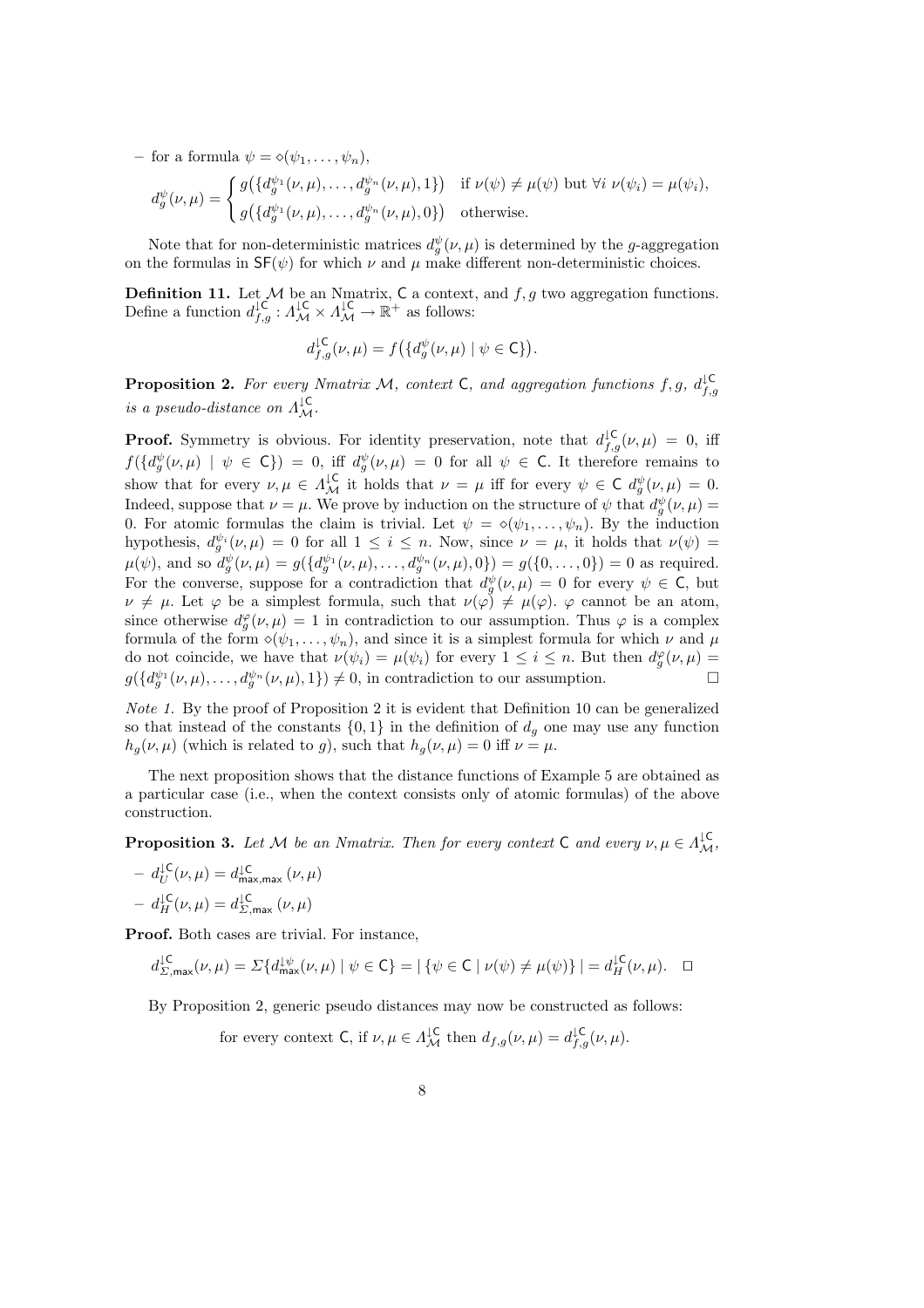Example 7. Using the general technique defined above, Hamming and uniform (drastic) generic distances are constructed as follows: for every context  $C$  and  $\nu, \mu \in \Lambda_{\mathcal{M}}^{\downarrow C}$ ,

$$
- d_U(\nu, \mu) = d_{\max, \max}^{\downarrow \mathsf{C}} (\nu, \mu)
$$

$$
- d_H(\nu, \mu) = d_{\Sigma, \max}^{\downarrow \mathsf{C}} (\nu, \mu)
$$

By Propositions 2 and 3, both  $d_U$  and  $d_H$  are generic distances.

### 3.3 Distance-based Entailments

We are now ready to define distance-based entailments for non-deterministic semantics. First, we fix the parameters that determine the underlying semantics.

**Definition 12 (settings).** A setting for a language L is a quadruple  $S = \langle M, d, f, \mathcal{G} \rangle$ , where M is a non-deterministic matrix for  $\mathcal{L}$ , d is a generic pseudo distance on  $\Lambda_{\mathcal{M}}$ , f is an aggregation function, and  $\mathcal G$  is a context generator.

Given a setting, the correspondence between valuations and formulas, and between valuations and theories, can be measured as follows:

**Definition 13.** Given a setting  $S = \langle M, d, f, \mathcal{G} \rangle$  for a language  $\mathcal{L}$ , define for every valuation  $\nu \in \Lambda_M$ , theory  $\Gamma = {\psi_1, \ldots, \psi_n}$  in  $\mathcal{L}$ , and context  $\mathsf{C} = \mathcal{G}(\Gamma)$ ,

$$
- d^{LC}(\nu, \psi_i) = \begin{cases} \min \{ d^{LC}(\nu^{LC}, \mu^{LC}) \mid \mu \in \text{mod}_{\mathcal{M}}(\psi_i) \} & \text{if } \text{mod}_{\mathcal{M}}(\psi_i) \neq \emptyset, \\ 1 + \max \{ d^{LC}(\mu_1^{LC}, \mu_2^{LC}) \mid \mu_1, \mu_2 \in \Lambda_{\mathcal{M}} \} & \text{otherwise.} \end{cases}
$$
  

$$
- \delta_{d,f}^{LC}(\nu, \Gamma) = f(\{ d^{LC}(\nu, \psi_1), \dots, d^{LC}(\nu, \psi_n) \}).
$$

Note that in the two extreme degenerate cases, when  $\psi$  is either an M-tautology or an M-contradiction, all the valuations are equally distant from  $\psi$ . Below, we shall specify conditions that assure that the valuations that are closest to  $\psi$  are its models and their distance to  $\psi$  is zero. This also implies that  $\delta_{d,f}(\nu,\Gamma)=0$  iff  $\nu \in mod(\Gamma)$  (see Lemma 2) and its proof).

Note 2. Two properties of settings are considered below:

1. A natural property of distances between valuations and formulas is that they are not affected (biased) by irrelevant formulas (those that are not part of the relevant context):

**Proposition 4 (unbiasedness).** Let  $S = \langle M, d, f, \mathcal{G} \rangle$  be a setting. Then for every context  $C = \mathcal{G}(\Gamma)$ , valuations  $\nu_1, \nu_2 \in \Lambda_M$ , and formula  $\psi \in \Gamma$ , if  $\nu_1^{\downarrow C} = \nu_2^{\downarrow C}$  then  $d^{\downarrow \mathsf{C}}(\nu_1, \psi) = d^{\downarrow \mathsf{C}}(\nu_2, \psi)$  and  $\delta_{d,f}^{\downarrow \mathsf{C}}(\nu_1, \Gamma) = \delta_{d,f}^{\downarrow \mathsf{C}}(\nu_2, \Gamma)$ .

Proof. Immediately follows from Definition 13.

2. Following the result of the previous item, one may ask whether distances between valuations and formulas are also not affected by irrelevant extensions of contexts. We call this property context preservation.

**Definition 14 (context preservation).** A setting  $S = \langle M, d, f, \mathcal{G} \rangle$  is context preserving, if for every two contexts  $C' = \mathcal{G}(\Gamma')$  and  $C = \mathcal{G}(\Gamma)$  such that  $\Gamma' \subseteq \Gamma$ , it holds that for every  $\psi \in \Gamma'$  and  $\nu \in \Lambda_{\mathcal{M}}, d^{\downarrow}C'(\nu^{\downarrow}C', \psi) = d^{\downarrow}C(\nu^{\downarrow}C, \psi).$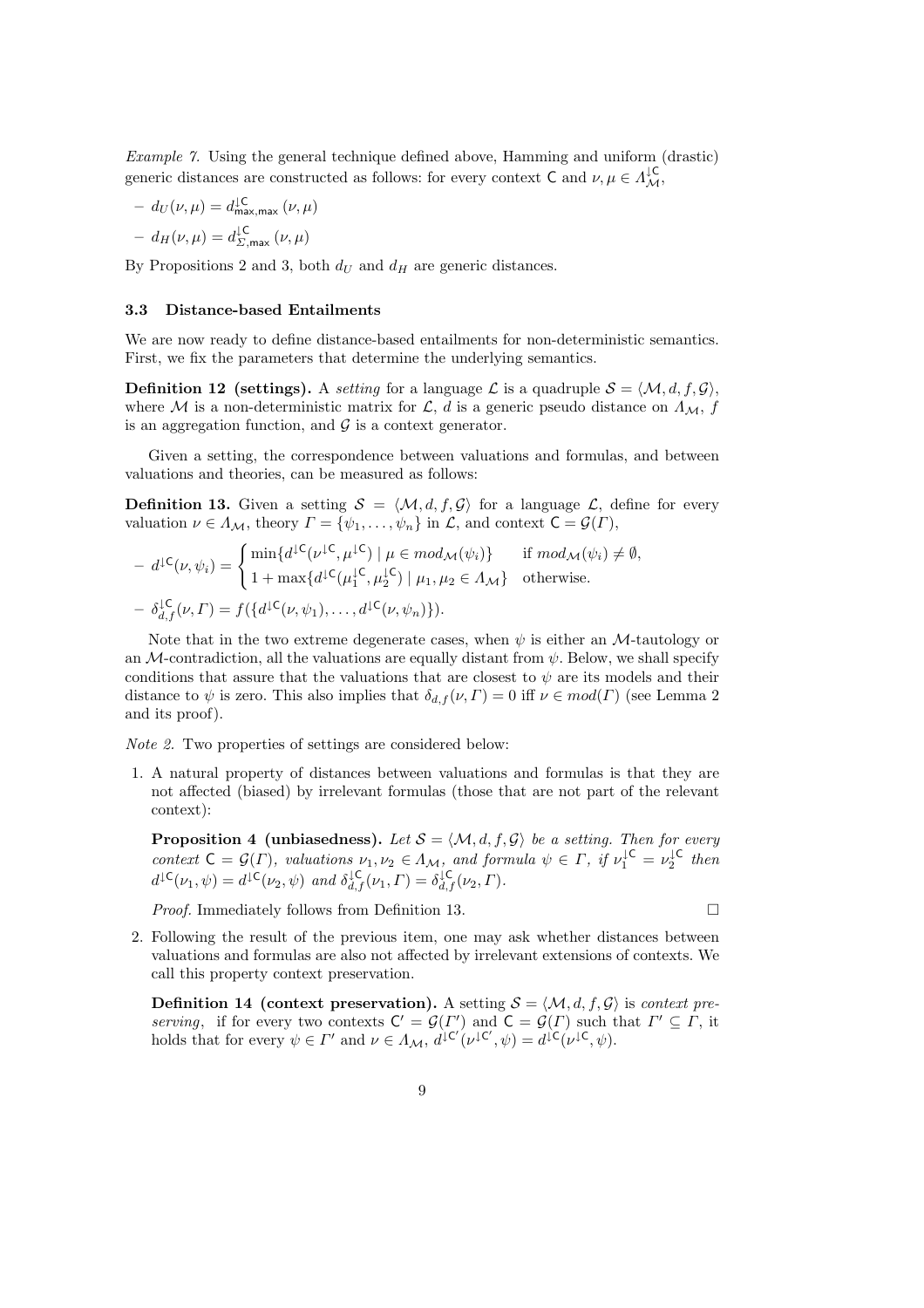Example 8. It is easy to verify that  $S = \langle \mathcal{M}_c, d, f, \mathcal{G}_{\text{Atoms}} \rangle$  is context preserving whenever  $\mathcal{M}_c$  is a deterministic matrix,  $d \in \{d_U, d_H\}$ , and  $f \in \{\Sigma, \max, \text{vote}_{\frac{k}{m}}\}.$ 

Proposition 5. There are settings that are not context preserving.

*Proof.* Consider the setting  $S = \langle \mathcal{M}_c, d, f, \mathcal{G}_{SF} \rangle$ , where  $\mathcal{M}_c$  is the standard deterministic matrix for the propositional language and  $d$  a generic pseudo distance defined as follows: for  $C^* = SF(\lbrace p \wedge q \rbrace)$ , let

$$
d(\nu,\mu) = \begin{cases} 0 & \text{if } \nu = \mu, \\ 1 & \text{if } \nu \neq \mu \text{ and } \nu, \mu \in \Lambda_{\mathcal{M}_c}^{\mathcal{IC}^*}, \\ 2 & \text{otherwise.} \end{cases}
$$

S is not context preserving, as for the contexts  $C_1 = SF(\lbrace p \wedge q \rbrace)$ ,  $C_2 = SF(\lbrace r \wedge p \wedge q \rbrace)$ and the valuation  $\nu$  where  $\nu(p) = \nu(q) = \nu(r) = f$ , we have  $d^{\downarrow}C_1(\nu^{\downarrow}C_1, p \wedge q) = 1$ , while  $d^{\downarrow}C_2(\nu^{\downarrow}C_2, p \wedge q) = 2.$ 

As noted above, the valuations that determine the consequences of a given theory are those that are closest to this theory. Next, formalize this intuition.

**Definition 15** (most plausible valuations). The most plausible valuations of  $\Gamma$  (with respect to a setting  $S = \langle M, d, f, \mathcal{G} \rangle$  are defined as follows:

$$
\Delta_{\mathcal{S}}(\Gamma) = \begin{cases} \{ \nu \in \Lambda_{\mathcal{M}} \mid \forall \mu \in \Lambda_{\mathcal{M}} \ \delta_{d,f}^{\downarrow \mathcal{G}(\Gamma)}(\nu, \Gamma) \leq \delta_{d,f}^{\downarrow \mathcal{G}(\Gamma)}(\mu, \Gamma) \} & \text{if } \Gamma \neq \emptyset, \\ \Lambda_{\mathcal{M}} & \text{otherwise.} \end{cases}
$$

It is interesting to note that, unlike the set of models of a theory, the set of the most plausible valuations of a theory is never empty, even for inconsistent theories:

**Lemma 1.** For any setting  $S = \langle M, d, f, \mathcal{G} \rangle$  and every theory Γ,  $\Delta_S(\Gamma)$  is not empty.

*Proof.* Given a setting S and a theory  $\Gamma$ , consider the following set:

$$
\varDelta_{\mathcal{S}}^{\downarrow\mathcal{G}(\varGamma)}(\varGamma)=\begin{cases} \big\{\nu\in\varLambda_{\mathcal{M}}^{\downarrow\mathcal{G}(\varGamma)}\mid\forall\mu\in\varLambda_{\mathcal{M}}^{\downarrow\mathcal{G}(\varGamma)}\;\delta_{d,f}^{\downarrow\mathcal{G}(\varGamma)}(\nu,\varGamma)\leq\delta_{d,f}^{\downarrow\mathcal{G}(\varGamma)}(\mu,\varGamma)\big\} &\text{if }\varGamma\neq\emptyset,\\ \varLambda_{\mathcal{M}}^{\downarrow\mathcal{G}(\varGamma)} &\text{otherwise.}\end{cases}
$$

As  $\Delta_S^{\downarrow \mathcal{G}(\varGamma)}$  $S^{19(I)}(T)$  consists of minimal elements over a finite set, it is not empty. Also, it is easy to see that

$$
\Delta_{\mathcal{S}}(\Gamma) = \{ \nu \in \Lambda_{\mathcal{M}} \mid \nu^{\downarrow \mathcal{G}(\Gamma)} \in \Delta_{\mathcal{S}}^{\downarrow \mathcal{G}(\Gamma)}(\Gamma) \},
$$

and so  $\Delta_{\mathcal{S}}(\Gamma)$  is not empty as well.

Now we can define entailment relations for Nmatrices based on distance minimization.

**Definition 16 (distance-based entailments).** Let  $S = \langle M, d, f, \mathcal{G} \rangle$  be a setting. Define:  $\Gamma \approx_{\mathcal{S}} \psi$  if  $\Delta_{\mathcal{S}}(\Gamma) \subseteq mod_{\mathcal{M}}(\psi)$ . That is, conclusions should follow from all of the most plausible valuations of the premises.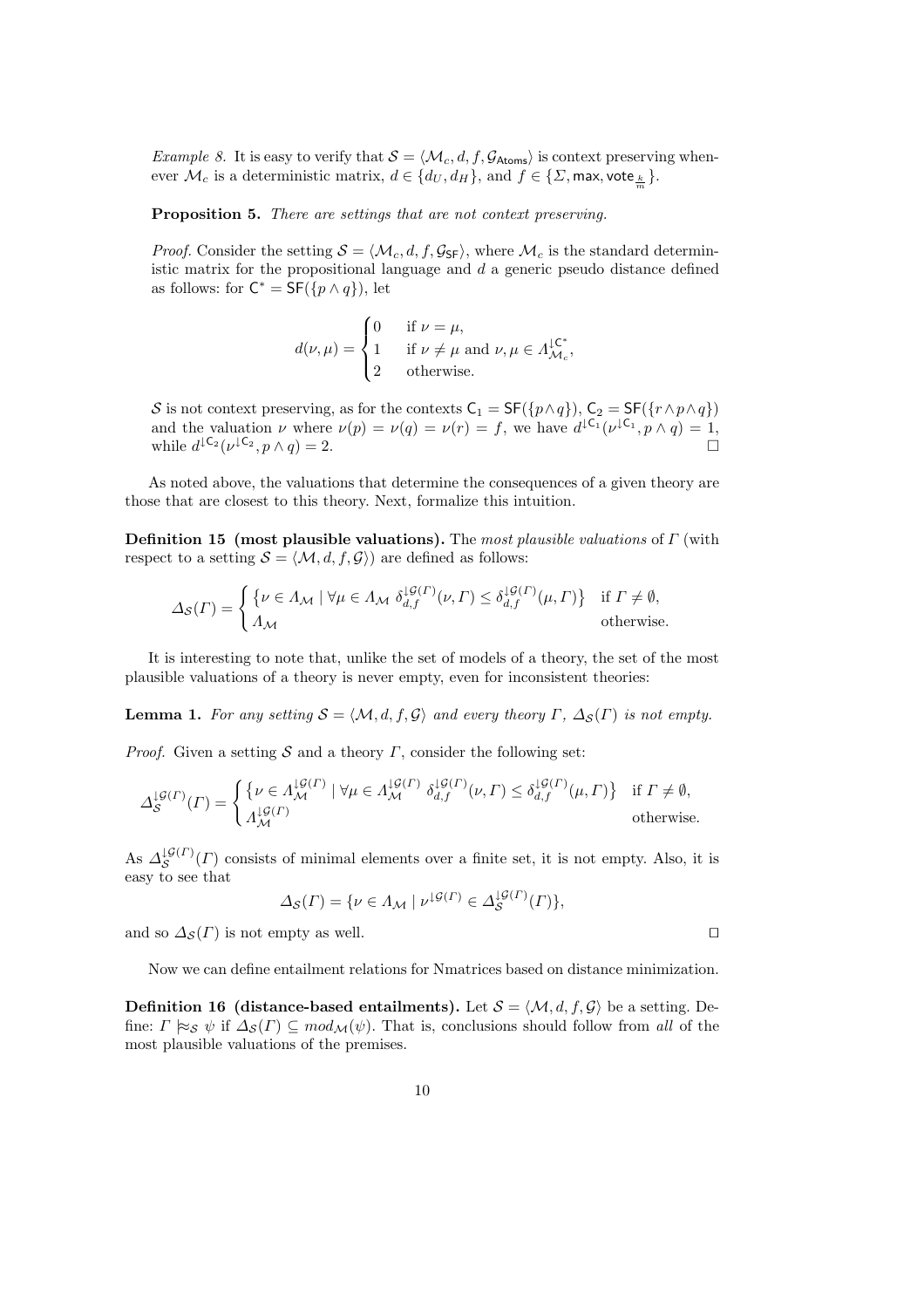The family of distance-based entailments defined above generalizes the usual methods for distance-based reasoning in the context of deterministic matrices. Indeed, the belief revision and merging operators considered e.g. in [26, 32, 38] and the distancebased entailments (for deterministic matrices) considered in [2, 8], are all represented by  $\approx_{\mathcal{S}}$ , where  $\mathcal{S} = \langle \mathcal{M}_c, d, f, \mathcal{G}_{\text{Atoms}} \rangle$  is a setting in which  $\mathcal{M}_c$  is the classical deterministic matrix.<sup>7</sup> At the same time, Definition 16 introduces many other distance-based entailments that have not been considered before, including those that are induced by non-deterministic matrices.

# 4 Reasoning with  $\approx$ s

In this section we give some examples of reasoning with  $\approx_S$ . For this, we use the following notation:

**Definition 17.** Given a context  $C = {\psi_1, \psi_2, \dots, \psi_n}$ , a valuation  $\nu \in \Lambda^{\downarrow C}_{\mathcal{M}}$  is represented by  $\{\psi_1 : \nu(\psi_1), \psi_2 : \nu(\psi_2), \ldots, \psi_n : \nu(\psi_n)\}.$ 

The first example illustrates distance-based reasoning in the deterministic case.

*Example 9.* Let us go back to the theory  $\Gamma = \{p, \neg p, q\}$ , considered in Example 3. As  $\Gamma$  is not classically consistent, everything follows from it in classical logic, including  $\neg q$ . Now, consider this theory with respect to the setting  $S = \langle \mathcal{M}_c, d_H, \Sigma, \mathcal{G}_{\text{Atoms}} \rangle$  for the standard propositional language, where  $\mathcal{M}_c$  denotes the standard deterministic matrix and  $d_H$  is the Hamming (generic) distance (see Example 7). The most plausible valuations in this case are those in which q is true (and so  $\neg q$  is false), that is,

$$
\Delta_{\mathcal{S}}(\Gamma) = \{ \{p:t, q:t\}, \{p:f, q:t\} \},\
$$

thus we have that  $\Gamma \approx_{\mathcal{S}} q$  while  $\Gamma \not\approx_{\mathcal{S}} \neg q$ , as intuitively expected. Note also that in this case  $\Gamma \not\approx_{\mathcal{S}} p$  and  $\Gamma \not\approx_{\mathcal{S}} \neg p$ . This can be intuitively explained by the fact that p and  $\neg p$ are 'polluted' by the inconsistency and so they cannot be safely deduced from  $\Gamma$ , even though they are in  $\Gamma$ . In particular,  $\approx_{\mathcal{S}}$  is not reflexive (but only 'cautiously reflexive'; see also [2] and the discussion following Definition 21 below). The same conclusions are obtained when  $d_H$  is replaced by  $d_U$ .

Next, we illustrate distance-based reasoning with non-deterministic semantics.

Example 10. Let  $S = \langle M, d_U, \Sigma, \mathcal{G}_{\text{SF}}\rangle$ , where M is the Nmatrix considered in Example 1. Let  $\Gamma = \{p, \neg p, q, \neg(p \land q)\}\.$  Distances to the elements of  $\Lambda_{\mathcal{M}}^{\mathsf{JSF}(T)}$  are given in Table 1. It follows, then, that

$$
\Delta_{\mathcal{S}}(\Gamma) = \begin{cases} \{p:t, \neg p: f, q:t, p \curlywedge q: f, \neg (p \curlywedge q): t\}, \\ \{p: f, \neg p: t, q:t, p \curlywedge q: f, \neg (p \curlywedge q): t\} \end{cases}.
$$

Thus, for instance,  $\Gamma \not\approx_{S} q$  and  $\Gamma \not\approx_{S} \neg (p \wedge q)$ , while  $\Gamma \not\approx_{S} p$  and  $\Gamma \not\approx_{S} \neg p$ .

Example 11. A reasoner wants to learn as much as possible about a (black-box) circuit, the structure of which is presented in Figure 1.

<sup>7</sup> Note that in the deterministic case everything is determined by the values of the atomic formulas, and so the relevant contexts are those that are generated by  $\mathcal{G}_{\text{Atoms}}$ .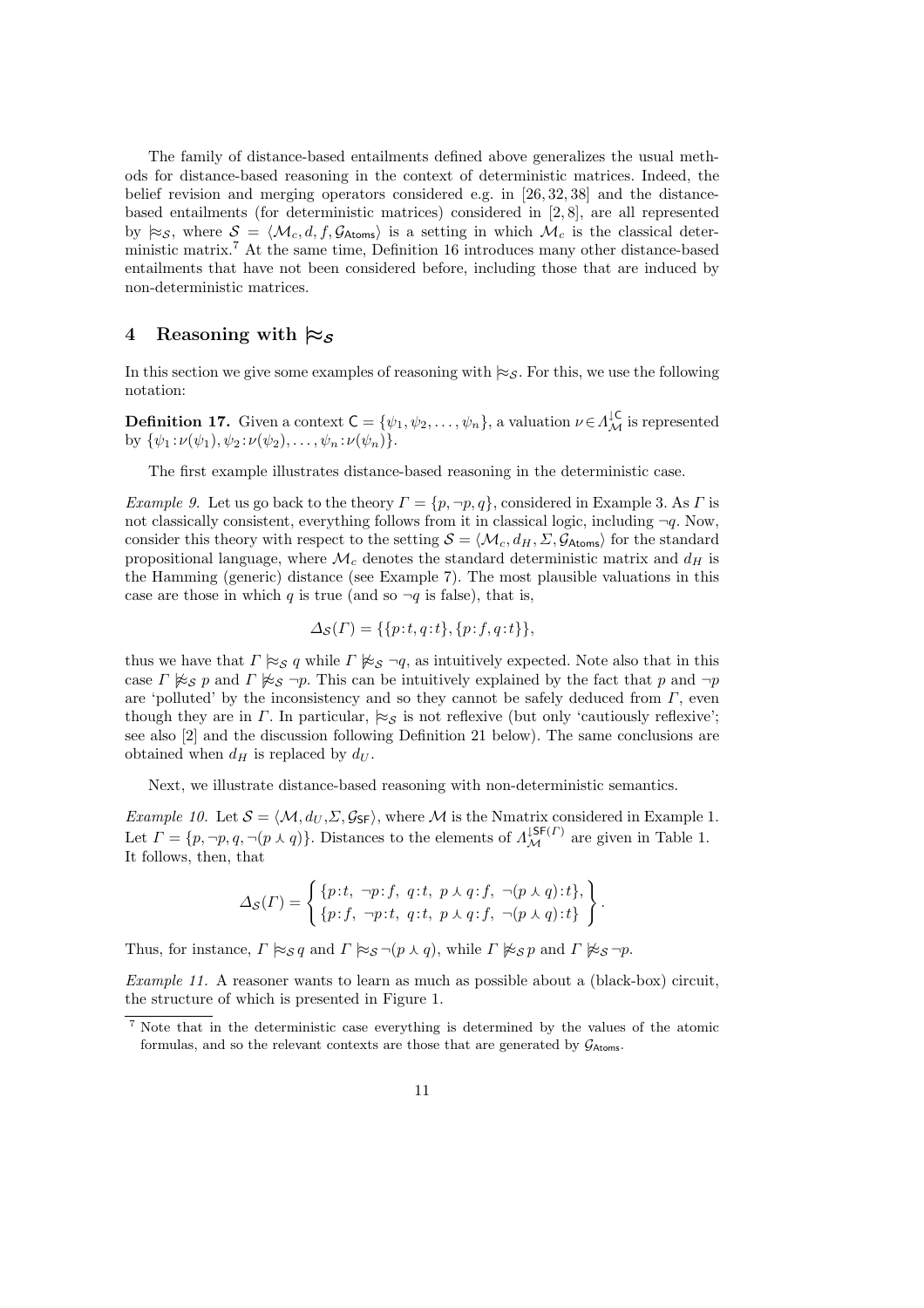|         | $\neg p$ | $p \wedge q$ | $\neg(p \downarrow)$<br>q) | $\partial_{d_U,\Sigma}(\cdot,\Gamma)$ |
|---------|----------|--------------|----------------------------|---------------------------------------|
| $\nu_1$ |          |              |                            |                                       |
| $\nu_2$ |          |              |                            |                                       |
| $\nu_3$ |          |              |                            |                                       |
| $\nu_4$ |          |              |                            |                                       |
| $\nu_5$ |          |              |                            |                                       |

Table 1. Distances computations for Example 10.



Fig. 1. The malfunction circuit of Example 11.

In this case,  $G_1$  and  $G_2$  are two AND gates that are faulty or behave unpredictably when both of their input lines are 'on'.<sup>8</sup> After experimenting with the circuit, the reasoner concludes that if one of the input lines is 'on' then so is the output line. This situation may be represented by the Nmatrix  $M$  of Example 1 as follows:

$$
\Gamma = \{ (in_1 \vee in_2 \vee in_3) \rightarrow out \},\
$$

where *out* denotes the formula  $((in_1 \wedge in_2) \wedge in_3)$ . The 11 elements of  $\Lambda_{\mathcal{M}}^{1\text{SF}(T)}$  are listed in Table 2.

|            | $\,in_1$ | $\operatorname{in}_2$ | $\,in_3$ | $G_1$ | $_{out}$ | $\delta(\psi_1)$ | $\overline{\delta(\psi_2)}$ | $\delta(\Gamma)$ | $\delta(\Gamma')$ |
|------------|----------|-----------------------|----------|-------|----------|------------------|-----------------------------|------------------|-------------------|
| $\nu_1$    | t        | t                     | t        | t     | t.       | $\Omega$         |                             | $\bf{0}$         |                   |
| $\nu_2$    | ÷        | t                     | ÷        |       |          |                  |                             |                  |                   |
| $\nu_3$    |          | t.                    |          |       |          |                  |                             |                  | റ                 |
| $\nu_4$    |          | ÷                     |          |       |          |                  | 0                           |                  |                   |
| $\nu_5$    |          | +                     |          |       |          |                  |                             |                  | റ                 |
| $\nu_6$    |          |                       |          |       |          |                  |                             |                  | າ                 |
| $\nu_7$    |          |                       |          |       |          |                  |                             |                  | ົ                 |
| $\nu_8$    |          | ,                     |          |       |          |                  |                             |                  | 2                 |
| $\nu_9$    |          |                       |          |       |          |                  |                             |                  | 2                 |
| $\nu_{10}$ |          |                       |          |       |          |                  |                             |                  | റ                 |
| $\nu_{11}$ |          |                       |          |       |          |                  |                             |                  |                   |

**Table 2.** Distances to elements of  $\Lambda_{\mathcal{M}}^{\text{LSF}(T)}$  in Example 11. The following abbreviations are used:  $G_1 = (in_1 \times in_2), \psi_1 = (in_1 \vee in_2 \vee in_3) \rightarrow out, out = ((in_1 \times in_2) \times in_3), \psi_2 = (in_1 \times in_2) \leftrightarrow \neg out.$ Also,  $\delta(\cdot)$  abbreviates  $\delta_{d_U, \Sigma}(\nu, \cdot)$  for the relevant valuation  $\nu$ .

<sup>&</sup>lt;sup>8</sup> As noted in Section 2.1, this may happen due to noises on or off chip, variations in the manufacturing process, adversary operations, etc.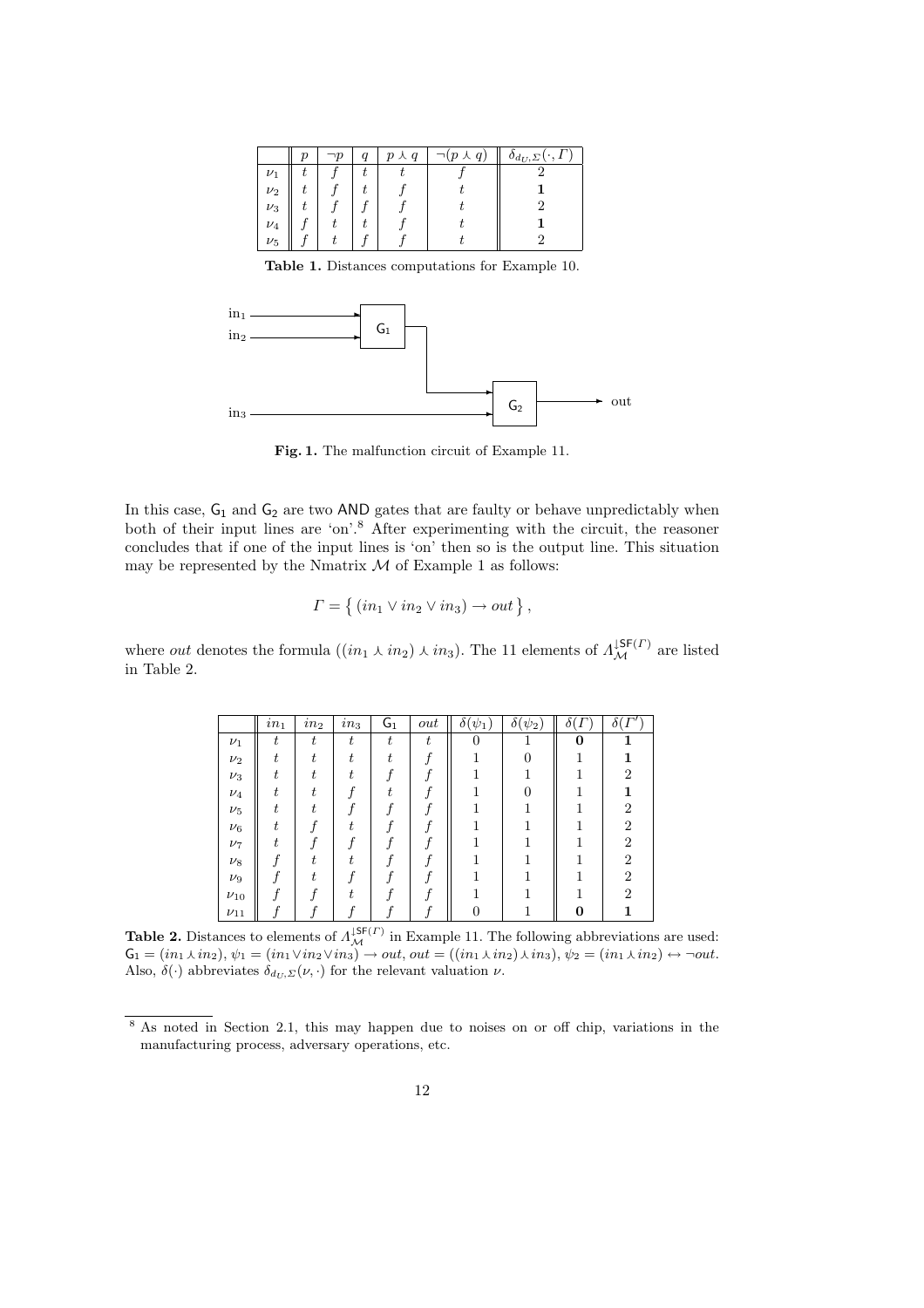Among the valuations in  $\Lambda_{\mathcal{M}}^{(\mathsf{S}\mathsf{F}(I))}$ , two are models of  $\Gamma$ . Thus, by Corollary 1 below, for every setting of the form  $S = \langle M, d, f, \mathcal{G}_{\text{SF}} \rangle$ ,

$$
\Delta_{\mathcal{S}}(\Gamma) = mod_{\mathcal{M}}(\Gamma) = \begin{cases} \nu_1 = \{in_1 : t, \ in_2 : t, \ in_3 : t, \ in_1 \lambda in_2 : t, \ out : t \}, \\ \nu_{11} = \{in_1 : f, \ in_2 : f, \ in_3 : f, \ in_1 \lambda in_2 : f, \ out : f \} \end{cases}
$$

,

.

so the reasoner may conclude that when all the input lines have the same value, the output line of the circuit preserves this value.

Suppose now that the reasoner learns that the value of the output line is always different than the value of the output of  $G_1$ . The new situation can be represented by

$$
\Gamma' = \Gamma \cup \{(in_1 \times in_2) \leftrightarrow \neg out\}.
$$

It is easy to verify that  $\Gamma'$  is not M-satisfiable anymore, i.e., the new information is inconsistent with the reasoner's previous knowledge. In such cases the usual  $\models_M$  entailment is trivialized: everything can be inferred from  $\Gamma'$ . This, however, is not the case for  $\approx_S$ . For instance, when  $S = \langle M, d_U, \Sigma, \mathcal{G}_{SF} \rangle$ , we have that, in the notations of Table 2,

$$
\Delta_{\mathcal{S}}(\Gamma') = \begin{cases} \nu_1 = \{in_1 : t, \ in_2 : t, \ in_3 : t, \ in_1 \lambda in_2 : t, \ out : t\}, \\ \nu_2 = \{in_1 : t, \ in_2 : t, \ in_3 : t, \ in_1 \lambda in_2 : t, \ out : f\}, \\ \nu_4 = \{in_1 : t, \ in_2 : t, \ in_3 : f, \ in_1 \lambda in_2 : t, \ out : f\}, \\ \nu_{11} = \{in_1 : f, \ in_2 : f, \ in_3 : f, \ in_1 \lambda in_2 : f, \ out : f\} \end{cases}
$$

Using  $\approx_{\mathcal{S}}$ , the reasoner may still conclude from  $\Gamma'$  that if the value of all the input lines is 'off', this is also the value of the output line. This shows that  $\approx_{\mathcal{S}}$  is inconsistencytolerant (see Proposition 7 below). On the other hand, a stronger assertion, that when the values of all input lines coincide the value of the output line is the same, is no longer a valid consequence of  $\Gamma'$ . This shows that  $\approx_{\mathcal{S}}$  is non-monotonic (see Corollary 3 below).

# 5 General Properties of  $\approx_{\mathcal{S}}$

In this section, we consider some basic characteristics of the entailment relations that are induced by our framework. A natural property that one would like to require in this respect, is that models of a satisfiable theory would be closest to that theory among all the relevant valuations. Below, we show that this property holds for all settings with the context generator  $\mathcal{G}_{SF}$ , and for deterministic settings with the generator  $\mathcal{G}_{Atoms}$ .

**Lemma 2.** Let  $S = \langle M, d, f, \mathcal{G} \rangle$ . If

a) 
$$
\mathcal{G} = \mathcal{G}_{\text{SF}}
$$
, or

b)  $\mathcal{G} = \mathcal{G}_{\text{Atoms}}$  and M is deterministic,

then for every  $\psi \in \Gamma$  and for every  $\nu \in \Lambda_M$ ,  $d^{\downarrow \mathcal{G}(\Gamma)}(\nu, \psi) = 0$  iff  $\nu \in mod_\mathcal{M}(\psi)$ .

*Proof.* Suppose first that  $d^{\downarrow \mathcal{G}(\Gamma)}(\nu, \psi) = 0$ . Then there is a valuation  $\mu \in mod_{\mathcal{M}}(\psi)$  such that  $d^{\downarrow \mathcal{G}(\Gamma)}(\nu^{\downarrow \mathcal{G}(\Gamma)},\mu^{\downarrow \mathcal{G}(\Gamma)})=0$ . Since  $d^{\downarrow \mathcal{G}(\Gamma)}$  is a pseudo distance on  $\Lambda_{\mathcal{M}}^{\downarrow \mathcal{G}(\Gamma)},\nu^{\downarrow \mathcal{G}(\Gamma)}=$  $\mu^{\downarrow \mathcal{G}(\Gamma)}$ . If  $\Gamma$  satisfies condition (a), then  $\mu$  and  $\nu$  agree on all the subformulas of  $\psi$ , in particular  $\mu(\psi) = \nu(\psi)$ , and so  $\nu \in mod_{\mathcal{M}}(\psi)$ . If  $\Gamma$  satisfies condition (b), then  $\mu$  and v agree on all the atoms of  $\psi$ , and since M is deterministic,  $\mu(\psi) = \nu(\psi)$ , so again  $\nu \in mod_{\mathcal{M}}(\psi)$ . For the converse, let  $\nu \in mod_{\mathcal{M}}(\psi)$ . Then again, as  $d^{\downarrow \mathcal{G}(\Gamma)}$  is a pseudo distance on  $\Lambda_{\mathcal{M}}^{\downarrow \mathcal{G}(\Gamma)}, d^{\downarrow \mathcal{G}(\Gamma)}(\nu^{\downarrow \mathcal{G}(\Gamma)}, \nu^{\downarrow \mathcal{G}(\Gamma)}) = 0$  and thus  $d^{\downarrow \mathcal{G}(\Gamma)}(\nu, \psi) = 0$ .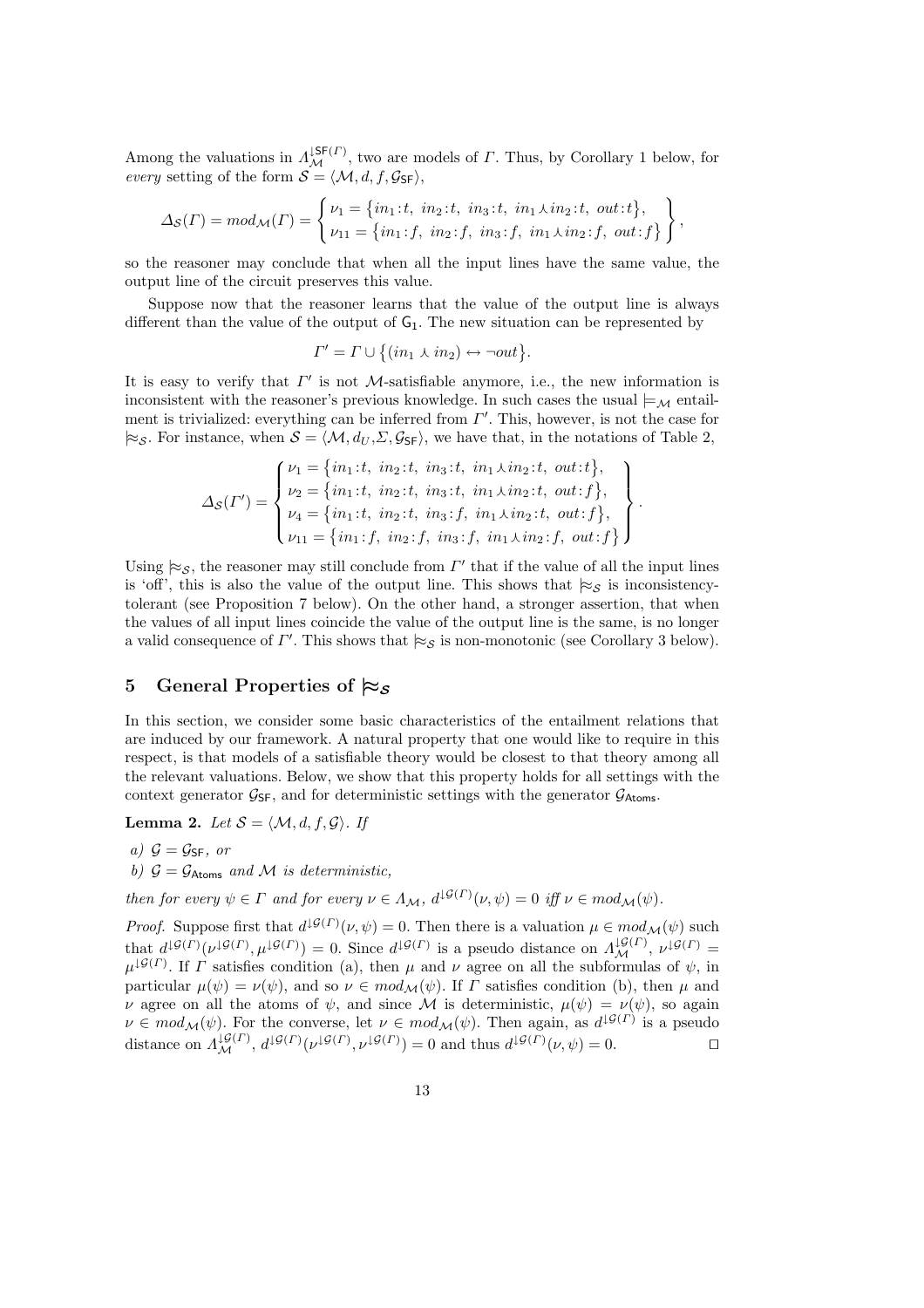**Corollary 1.** Let  $S = \langle M, d, f, \mathcal{G} \rangle$  be a setting such that either (a)  $\mathcal{G} = \mathcal{G}_{SF}$ , or (b)  $\mathcal{G} =$  $\mathcal{G}_{\text{Atoms}}$  and M is deterministic. Then a theory  $\Gamma$  is M-satisfiable iff  $\Delta_{\mathcal{S}}(\Gamma) = mod_{\mathcal{M}}(\Gamma)$ .

*Proof.* Suppose first that  $\Delta_{\mathcal{S}}(\Gamma) = mod_{\mathcal{M}}(\Gamma)$ . By Lemma 1 we have that  $mod_{\mathcal{M}}(\Gamma)$  is not empty, and so  $\Gamma$  is  $\mathcal M$ -satisfiable. For the converse, note that by Lemma 2 we have that  $\delta_{d,f}^{\downarrow\mathcal{G}(\Gamma)}(\nu,\Gamma)=0$  iff  $\nu\in mod_{\mathcal{M}}(\Gamma)$ . Thus,

$$
\nu \in mod_{\mathcal{M}}(\Gamma) \iff \delta_{d,f}^{\downarrow \mathcal{G}(\Gamma)}(\nu, \Gamma) = 0,
$$
  

$$
\iff^9 \forall \mu \in \Lambda_{\mathcal{M}} \delta_{d,f}^{\downarrow \mathcal{G}(\Gamma)}(\nu, \Gamma) \leq \delta_{d,f}^{\downarrow \mathcal{G}(\Gamma)}(\mu, \Gamma),
$$
  

$$
\iff \nu \in \Delta_{\mathcal{S}}(\Gamma).
$$

The next example shows that the above corollary does not hold for the context generator  $\mathcal{G}_{\text{Atoms}}$  and an arbitrary non-deterministic Nmartix (i.e., when condition (b) of Lemma 2 is relaxed).

Example 12. Let  $S = \langle M, d_U, \Sigma, \mathcal{G}_{\text{Atoms}}\rangle$ , where M is the Nmatrix considered in Example 1, and  $\Gamma = \{p, q, p \wedge q\}$ . This theory is clearly *M*-satisfiable, and

$$
mod_{\mathcal{M}}(\Gamma) = \{ \{p: t, q: t, p \curlywedge q: t \} \}.
$$

However, as the relevant context in this case is  $\text{Atoms}(\Gamma) = \{p, q\}$ , we have that

 $\Delta_{\mathcal{S}}(\Gamma) = \big\{ \{p:t, q:t, p\lambda q:t\}, \; \{p:t, q:t, p\lambda q:t\} \big\}$ ª .

It follows, therefore, that in the general case using the context generator  $\mathcal{G}_{SF}$  is more appropriate than using  $\mathcal{G}_{\text{Atoms}}$ . In what follows we shall thus concentrate on settings of the form  $S = \langle M, d, f, \mathcal{G}_{\text{SF}}\rangle$ . Henceforth, we shall refer to a setting as a triple  $S = \langle M, d, f \rangle$ , assuming that the context generator is  $\mathcal{G}_{\mathsf{SF}}$ .

The next property relates standard and distance-based entailments for Nmatrices.

**Proposition 6.** For every setting  $S = \langle M, d, f \rangle$ , if  $\Gamma \approx_S \psi$  then  $\Gamma \models_M \psi$ . Moreover, if  $\Gamma$  is M-satisfiable, then  $\Gamma \models_{\mathcal{S}} \psi$  iff  $\Gamma \models_{\mathcal{M}} \psi$ .

*Proof.* Follows from Corollary 1 and the fact that if  $\Gamma$  is not M-satisfiable then  $\Gamma \models_M \psi$ for every  $\psi$ .

It follows that  $\approx_{\mathcal{S}}$  coincides with  $\models_{\mathcal{M}}$  for M-consistent theories. In contrast to  $\models_{\mathcal{M}}$ , however,  $\approx_{\mathcal{S}}$  tolerates inconsistency and has some non-monotonic characteristics. We discuss these properties below.

**Definition 18 (independence).** Two theories  $\Gamma_1$  and  $\Gamma_2$  are called *independent* if Atoms( $\Gamma_1$ )  $\cap$  Atoms( $\Gamma_2$ ) =  $\emptyset$ .

**Proposition 7 (paraconsistency).** For every Γ and every  $\psi$  such that Γ and  $\{\psi\}$  are independent,  $\Gamma \approx_{\mathcal{S}} \psi$  iff  $\psi$  is an M-tautology.

*Proof.* One direction is clear: if  $\psi$  is an M-tautology, then for every  $\nu \in \Delta_{\mathcal{S}}(\Gamma)$ ,  $\nu(\psi) = t$ and so  $\Gamma \approx_{\mathcal{S}} \psi$ . For the converse, suppose that  $\psi$  is not an M-tautology. Then there is some M-valuation  $\sigma$ , such that  $\sigma(\psi) = f$ . Let  $\nu \in \Delta_{\mathcal{S}}(\Gamma)$ . If  $\nu(\psi) = f$ , we are done. Otherwise, since  $\varGamma$  and  $\{\psi\}$  are independent, there is an  $\mathcal M$ -valuation  $\mu$  such that  $\mu(\varphi) = \nu(\varphi)$  for every  $\varphi \in \mathsf{SF}(T)$  and  $\mu(\varphi) = \sigma(\varphi)$  for  $\varphi \in \mathsf{SF}(\psi)$ . Since S is unbiased (Proposition 4),  $d^{\downarrow \mathsf{SF}(T)}(\nu, \gamma) = d^{\downarrow \mathsf{SF}(T)}(\mu, \gamma)$  for every  $\gamma \in \Gamma$ . Thus,  $\delta_{d,f}^{\downarrow \mathsf{SF}(T)}(\nu, \Gamma) =$  $\delta_{d,f}^{|\mathsf{SF}(T)}(\mu, \Gamma)$  and  $\mu \in \Delta_{\mathcal{S}}(\Gamma)$ . But  $\mu(\psi) = \sigma(\psi) = f$  and so  $\Gamma \not\approx_{\mathcal{S}} \psi$ .

<sup>&</sup>lt;sup>9</sup> Note that the direction  $\Leftarrow$  follows from the fact that  $\Gamma$  is *M*-satisfiable.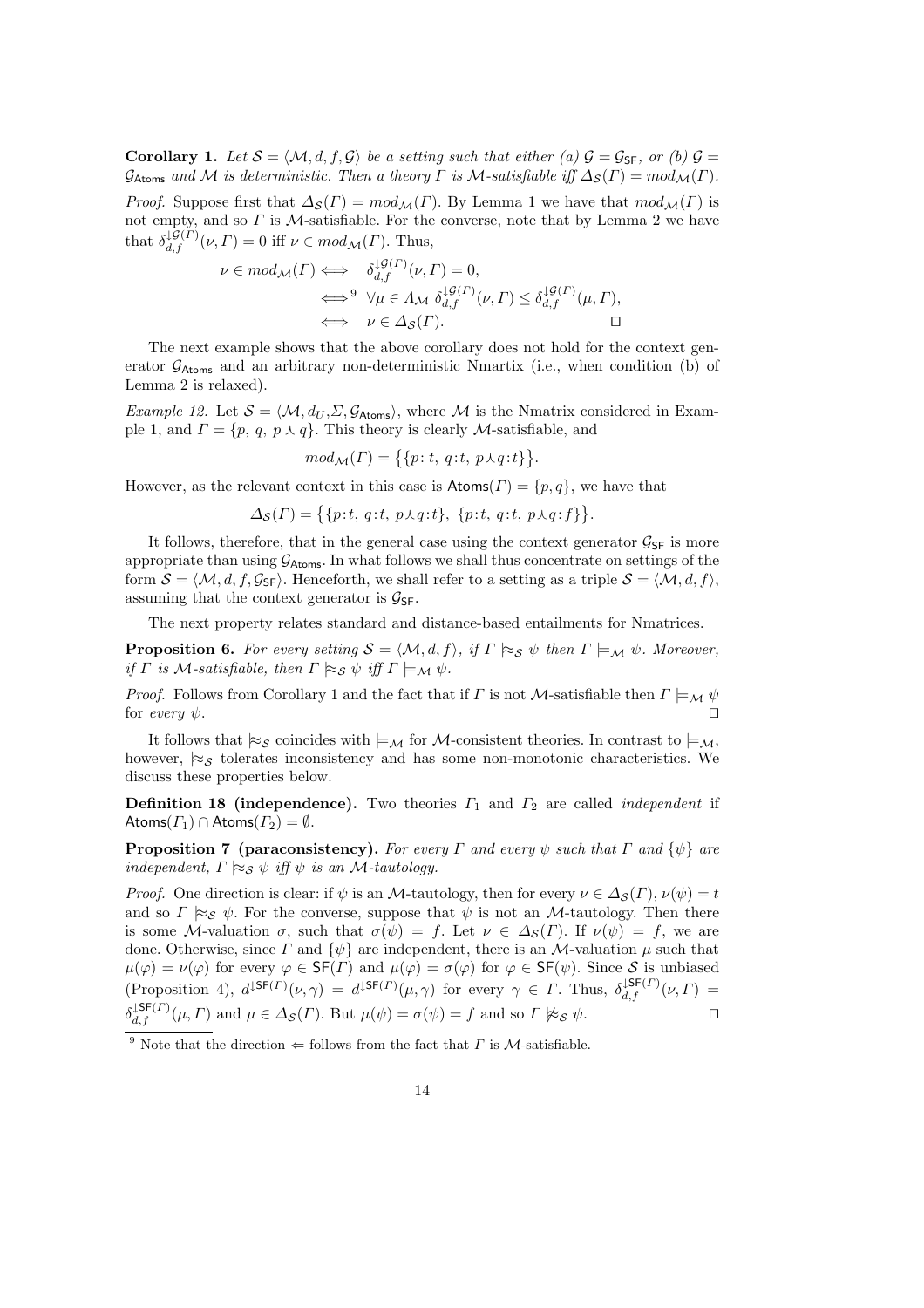### Corollary 2 (non-explosion). For every  $\Gamma$  there is a  $\psi$  s.t.  $\Gamma \not\approx_S \psi$ .

*Proof.* Given a set  $\Gamma$  of formulas, let  $p \in \mathsf{Atoms} \setminus \mathsf{SF}(\Gamma)$ . As  $\Gamma$  and  $\{p\}$  are independent, by Proposition 7,  $\Gamma \not\approx_{\mathcal{S}} p$ .

*Note 3.* It is important to note that Corollary 2 indicates that every theory in  $\mathcal{L}$  is non-explosive with respect to  $\approx_S$ . This property is not obvious even for logics that admit non-trivial reasoning in the presence of inconsistency. For instance, in the Logics of Formal Inconsistency (LFIs) [16, 17], theories of the form  $\{p, \neg p\}$  are non-explosive, but, e.g., the theory  $\{ \circ p, p, \neg p \}$  entails every well-formed formula.

Corollary 2 can be strengthen for settings with a classical negation operator:

**Definition 19.** An Nmartix  $\mathcal{M} = \langle \{t, f\}, \{t\}, \mathcal{O} \rangle$  is with negation, if there is a unary function  $\tilde{\neg}$  in  $\mathcal O$  such that  $\tilde{\neg}(t) = \{f\}$  and  $\tilde{\neg}(f) = \{t\}$ . A setting  $\mathcal S = \langle \mathcal M, d, f \rangle$  is with negation if its Nmatrix  $\mathcal M$  is with negation.

**Proposition 8.** Let S be a setting with negation. Then for every  $\Gamma$  and every  $\psi$ , if  $\Gamma \approx_{\mathcal{S}} \psi$  then  $\Gamma \not\approx_{\mathcal{S}} \neg \psi$ .

*Proof.* Suppose that there is a formula  $\psi$  such that  $\Gamma \approx_{\mathcal{S}} \psi$  and  $\Gamma \approx_{\mathcal{S}} \neg \psi$ . Then  $\Delta_{\mathcal{S}}(\Gamma) \subseteq \text{mod}_{\mathcal{M}}(\psi)$  and  $\Delta_{\mathcal{S}}(\Gamma) \subseteq \text{mod}_{\mathcal{M}}(\neg \psi)$ . But  $\text{mod}_{\mathcal{M}}(\psi) \cap \text{mod}_{\mathcal{M}}(\neg \psi) = \emptyset$ , and so  $\Delta_{\mathcal{S}}(\Gamma) = \emptyset$ , a contradiction to the fact that  $\Delta_{\mathcal{S}}(\Gamma) \neq \emptyset$  for every  $\Gamma$ .

It follows, then, that according to  $\approx_{\mathcal{S}}$ , the set of conclusions cannot be contradictory even when the set of premises is not  $\mathcal M\text{-consistent}.$ 

Corollary 3 (non-monotonicity). Let  $S = \langle M, d, f \rangle$  be a setting with negation. Then  $≈<sub>S</sub>$  is non-monotonic.

*Proof.* Clearly,  $p \approx_{\mathcal{S}} p$  and  $\neg p \approx_{\mathcal{S}} \neg p$ . By Proposition 8, on the other hand, either  $p, \neg p \not\approx_S p$  or  $p, \neg p \not\approx_S \neg p$  (or both). Hence, the set of conclusions does not monotonically grow with respect to the size of the premises, and so  $\approx$  is non-monotonic.  $\square$ 

In spite of Corollary 3, even for settings with negation, one may specify conditions under which the entailment relations have some monotonic characteristics. Next, we consider such cases. For this,we need the following property of aggregation functions:

**Definition 20** (hereditary functions). An aggregation function  $f$  is hereditary, if for every  $x_1, \ldots, x_n, y_1, \ldots, y_n$ , the fact that

$$
f(\{x_1,\ldots,x_n\}) < f(\{y_1,\ldots,y_n\})
$$

implies that for every  $z_1, \ldots, z_m$ ,

$$
f(\{x_1,\ldots,x_n,z_1,\ldots,z_m\}) < f(\{y_1,\ldots,y_n,z_1,\ldots,z_m\}).
$$

Example 13. Summation is hereditary, while the maximum and the voting functions are not. For instance,  $\frac{1}{2}$  = majority $(\{0,1\})$  < majority $(\{1,1\})=1$ , but  $1$  = majority $(\{0,1,1\})$  = majority $({1, 1, 1}) = 1$ .

The following proposition shows that in light of new information that is unrelated to the premises, previously drawn conclusions should not be retracted.<sup>10</sup>

<sup>&</sup>lt;sup>10</sup> This type of monotonicity is a kind of *rational monotonicity*, considered in [30].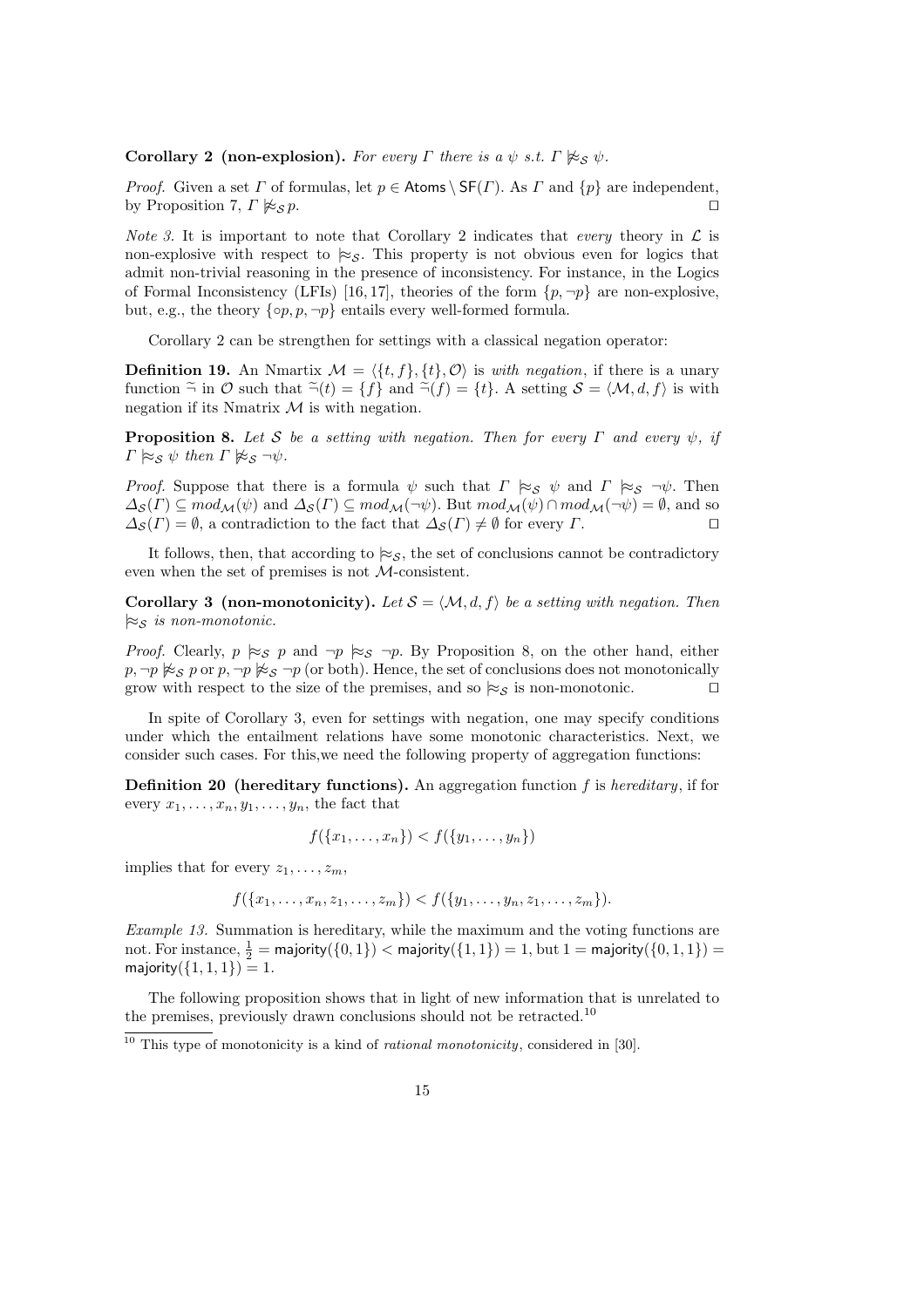**Proposition 9** (rational monotonicity). Let  $S = \langle M, d, f \rangle$  be a setting in which f is hereditary. If  $\Gamma \approx_{\mathcal{S}} \psi$ , then  $\Gamma, \phi \approx_{\mathcal{S}} \psi$  for every formula  $\phi$  such that  $\Gamma \cup {\psi}$  and  ${\phi}$ are independent.

*Proof.* Let  $\Gamma = {\psi_1, \ldots, \psi_n}$  and let  $\mu \in A_{\mathcal{M}}$ , so that  $\mu(\psi) = f$ . As  $\Gamma \models_{\mathcal{S}} \psi, \mu \notin \Delta_{\mathcal{S}}(\Gamma)$ , so there is a valuation  $\nu \in \Delta_{\mathcal{S}}(\Gamma)$  with  $\delta_{d,f}^{\downarrow \mathsf{SF}(\Gamma)}(\nu,\Gamma) < \delta_{d,f}^{\downarrow \mathsf{SF}(\Gamma)}(\mu,\Gamma)$ , that is,

$$
f(\{d^{\mathsf{JSF}(\varGamma)}(\nu,\psi_1),\ldots,d^{\mathsf{JSF}(\varGamma)}(\nu,\psi_n)\}) < f(\{d^{\mathsf{JSF}(\varGamma)}(\mu,\psi_1),\ldots,d^{\mathsf{JSF}(\varGamma)}(\mu,\psi_n)\}).
$$

Now, as  $\Gamma \models_{\mathcal{S}} \psi$ , it follows that  $\nu(\psi) = t$ , and as  $\text{Atoms}(\Gamma \cup {\psi}) \cap \text{Atoms}({\psi}) = \emptyset$ , one can easily define an M-valuation  $\sigma$  such that  $\sigma(\varphi) = \nu(\varphi)$  for every  $\varphi \in \mathsf{SF}(\Gamma \cup \{\psi\})$ and  $\sigma(\varphi) = \mu(\varphi)$  for every  $\varphi \in \mathsf{SF}(\{\phi\})$ . By Proposition 4, and since f is hereditary, we have:

$$
\delta_{d,f}^{\text{LSF}(T)}(\sigma, \Gamma \cup \{\phi\}) = f(\{d^{\text{LSF}(T)}(\sigma, \psi_1), \dots, d^{\text{LSF}(T)}(\sigma, \psi_n), d^{\text{LSF}(T)}(\sigma, \phi)\})
$$
\n
$$
= f(\{d^{\text{LSF}(T)}(\nu, \psi_1), \dots, d^{\text{LSF}(T)}(\nu, \psi_n), d^{\text{LSF}(T)}(\mu, \phi)\})
$$
\n
$$
< f(\{d^{\text{LSF}(T)}(\mu, \psi_1), \dots, \delta_{d,f}^{\text{LSF}(T)}(\mu, \psi_n), d^{\text{LSF}(T)}(\mu, \phi)\})
$$
\n
$$
= \delta_{d,f}^{\text{LSF}(T)}(\mu, \Gamma \cup \{\phi\})
$$

Thus, for every  $\mu \in \Lambda_{\mathcal{M}}$  such that  $\mu(\psi) = f$ , there is some  $\sigma \in \Lambda_{\mathcal{M}}$  such that  $\sigma(\psi) = t$ and  $\delta_{d,f}^{\text{1SF}}(\sigma, \Gamma \cup {\phi}) < \delta_{d,f}^{\text{1SF}}(\mu, \Gamma \cup {\phi}).$  It follows that the elements of  $\Delta_{\mathcal{S}}(\Gamma \cup {\phi})$ must satisfy  $\psi$ , and so  $\Gamma$ ,  $\phi \not\approx_{\mathcal{S}} \psi$ .  $\Box$ 

Note 4. As the following example shows, heredity is indeed necessary in Proposition 9 for assuring rational monotonicity, even for independent premises:

*Example 14.* Let  $S = \langle \mathcal{M}_c, d_U, \text{majority} \rangle$  and  $\Gamma = \{p, \neg p, q\}.$  Then

$$
\Delta_{\mathcal{S}}(\Gamma) = \big\{ \{p:t, q:t\}, \, \{p:f, q:t\} \big\},
$$

and so  $\Gamma \not\approx_{\mathcal{S}} q$ . Now, let  $\Gamma' = \Gamma \cup \{r\}$ . We have,

$$
\Delta_{\mathcal{S}}(\Gamma') = \begin{cases} \{p:t, q:t, r:f\}, \{p:t, q:t, r:t\}, \{p:t, q:f, r:t\}, \\ \{p:f, q:t, r:f\}, \{p:f, q:t, r:t\}, \{p:f, q:f, r:t\} \end{cases},
$$

so this time  $\Gamma' \not\approx_{\mathcal{S}} q$ .

The discussion above, on the non-monotonicity of  $\approx_{\mathcal{S}}$ , brings us to the question to what extent these entailments can be considered as consequence relations.

Definition 21 (consequence relations). A Tarskian consequence relation [41] for a language  $\mathcal L$  is a binary relation  $\vdash$  between sets of formulas of  $\mathcal L$  and formulas of  $\mathcal L$  that satisfies the following conditions:

Reflexivity: if  $\psi \in \Gamma$ , then  $\Gamma \vdash \psi$ . Monotonicity: if  $\Gamma \vdash \psi$  and  $\Gamma \subseteq \Gamma'$ , then  $\Gamma' \vdash \psi$ . Transitivity: if  $\Gamma \vdash \psi$  and  $\Gamma', \psi \vdash \phi$ , then  $\Gamma, \Gamma' \vdash \phi$ .

**Proposition 10.** [12] For every Nmartix  $M$ ,  $\models_M$  is a Tarskian consequence relation.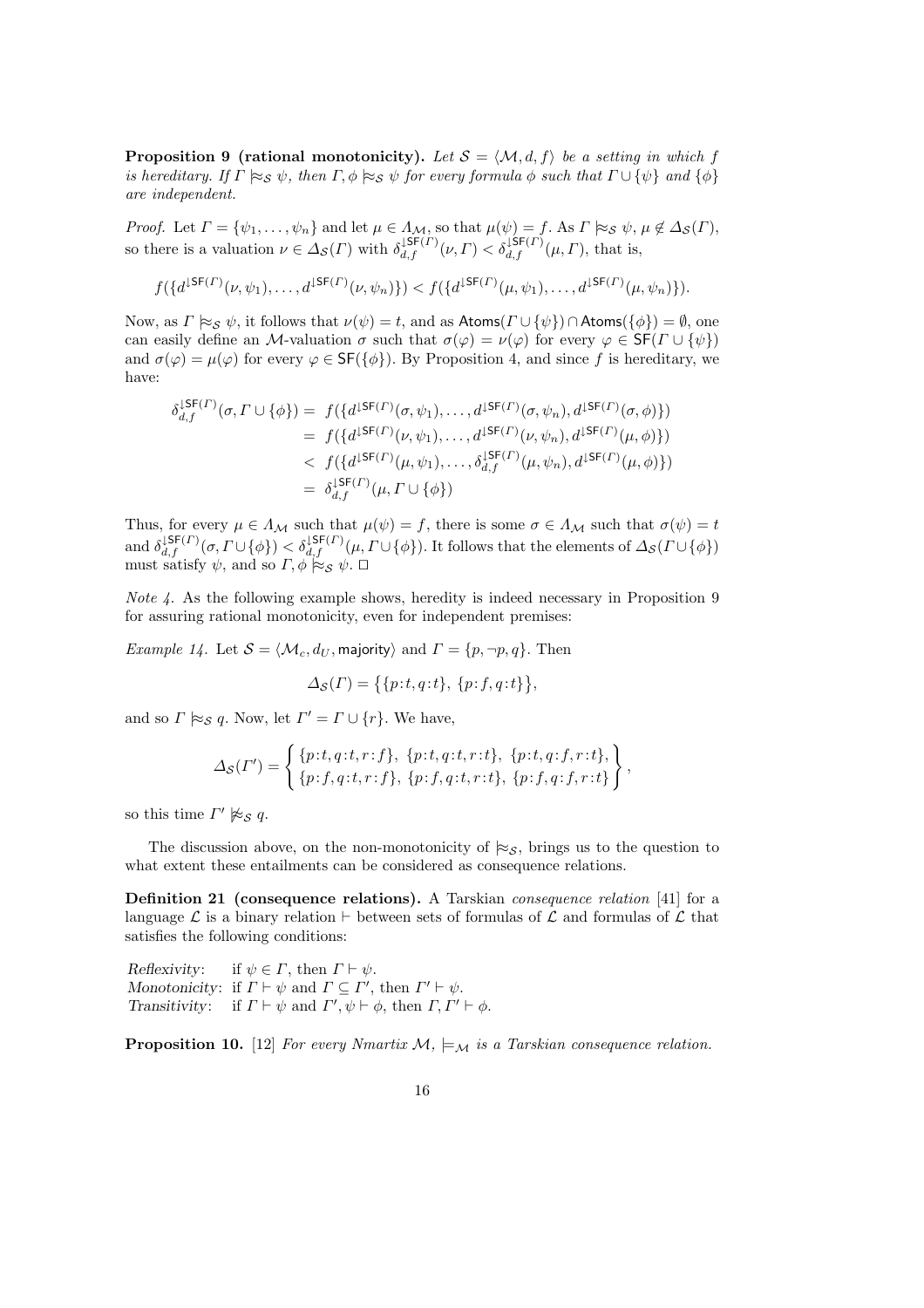As opposed to  $\models_{\mathcal{M}}$ , entailments of the form  $\models_{\mathcal{S}}$  are not consequence relations, since, as follows from Example 10 and Corollary 3, they are neither reflexive nor monotonic. To see that transitivity may not hold either, consider a propositional language with negation and the setting  $S = \langle \mathcal{M}_c, d, f \rangle$  for any pseudo distance d and aggregation function f. If  $p, \neg p \not\approx_S q$ , transitivity does not hold, since by Proposition 6,  $p \not\approx_S \neg p \rightarrow q$  and  $\neg p, \neg p \rightarrow q \approx_{\mathcal{S}} q$ ; Otherwise, if  $p, \neg p \approx_{\mathcal{S}} q$ , then by Proposition 8,  $p, \neg p \not\approx_{\mathcal{S}} \neg q$ , and this, together with the facts that  $p \approx_S \neg p \rightarrow \neg q$  and  $\neg p, \neg p \rightarrow \neg q \approx_S \neg q$  (Proposition 6) again) provide a counterexample for transitivity.

In the context of non-monotonic reasoning, however, it is usual to consider the following weaker conditions that guarantee a 'proper behaviour' of nonmonotonic entailments in the presence of inconsistency (see, e.g.,  $[4, 27, 30, 34]$ ):

Definition 22 (cautious consequence relations). A cautious consequence relation for L is a relation  $\sim$  between sets of L-formulas and L-formulas, that satisfies the following conditions:

Cautious Reflexivity (w.r.t. M): if  $\Gamma$  is M-satisfiable and  $\psi \in \Gamma$ , then  $\Gamma \sim \psi$ . Cautious Monotonicity [22]: if  $\Gamma \mid \sim \psi$  and  $\Gamma \mid \sim \phi$ , then  $\Gamma, \psi \mid \sim \phi$ . Cautious Transitivity [27]: if  $\Gamma \sim \psi$  and  $\Gamma, \psi \sim \phi$ , then  $\Gamma \sim \phi$ .

**Proposition 11.** Let  $S = \langle M, d, f \rangle$  be a setting where f is hereditary. Then  $\approx_S$  is a cautious consequence relation.

Proof. Cautious reflexivity follows from Proposition 6. The proofs for cautious monotonicity and cautious transitivity are an adaptation of the ones for the deterministic case (see [2]): For cautious monotonicity, let  $\Gamma = {\gamma_1, \ldots, \gamma_n}$  and suppose that  $\Gamma \approx_{\mathcal{S}} \psi$ ,  $\Gamma \approx_{\mathcal{S}} \phi$ , and  $\nu \in \Delta_{\mathcal{S}}(\Gamma \cup {\psi})$ . We show that  $\nu \in \Delta_{\mathcal{S}}(\Gamma)$  and since  $\Gamma \approx_{\mathcal{S}} \phi$  this implies that  $\nu \in mod_{\mathcal{M}}(\{\phi\})$ . Indeed, if  $\nu \notin \Delta_{\mathcal{S}}(\Gamma)$ , there is a valuation  $\mu \in \Delta_{\mathcal{S}}(\Gamma)$  so that  $\delta_{d,f}(\mu, \Gamma) < \delta_{d,f}(\nu, \Gamma)$ , i.e.,  $f(\{d(\mu, \gamma_1), \ldots, d(\mu, \gamma_n)\}) < f(\{d(\nu, \gamma_1), \ldots, d(\nu, \gamma_n)\})$ . Also, as  $\Gamma \models_{\mathcal{S}} \psi, \mu \in \mathit{mod}_{\mathcal{M}}(\{\psi\}),$  thus  $d(\mu, \psi) = 0$ . By these facts, then,

$$
\delta_{d,f}(\mu, \Gamma \cup \{\psi\}) = f(\{d(\mu, \gamma_1), \dots, d(\mu, \gamma_n), 0\}) \n\leq f(\{d(\nu, \gamma_1), \dots, d(\nu, \gamma_n), 0\}) \n\leq f(\{d(\nu, \gamma_1), \dots, d(\nu, \gamma_n), d(\nu, \psi)\}) = \delta_{d,f}(\nu, \Gamma \cup \{\psi\}),
$$

a contradiction to  $\nu \in \Delta_{\mathcal{S}}(\Gamma \cup \{\psi\}).$ 

For cautious transitivity, let again  $\Gamma = \{\gamma_1, \ldots, \gamma_n\}$  and assume that  $\Gamma \approx_{\mathcal{S}} \psi, \Gamma, \psi \approx_{\mathcal{S}} \mathcal{S}$  $\phi$ , and  $\nu \in \Delta_{\mathcal{S}}(\Gamma)$ . We have to show that  $\nu \in mod_{\mathcal{M}}(\{\phi\})$ . Indeed, since  $\nu \in \Delta_{\mathcal{S}}(\Gamma)$ , for all  $\mu \in \Lambda_{\mathcal{M}}$ ,  $f(\{d(\nu, \gamma_1), \ldots, d(\nu, \gamma_n)\}) \leq f(\{d(\mu, \gamma_1), \ldots, d(\mu, \gamma_n)\})$ . Moreover, since  $\Gamma \approx_{\mathcal{S}} \psi$ ,  $\nu \in \mathbb{N}$ ,  $(\{\psi\})$ , and so  $d(\nu, \psi) = 0 \leq d(\mu, \psi)$ . It follows, then, that for every  $\mu \in A_{\mathcal{M}},$ 

$$
\delta_{d,f}(\nu, \Gamma \cup \{\psi\}) = f(\{d(\nu, \gamma_1), \dots, d(\nu, \gamma_n), d(\nu, \psi)\})
$$
  
\n
$$
\leq f(\{d(\mu, \gamma_1), \dots, d(\mu, \gamma_n), d(\nu, \psi)\})
$$
  
\n
$$
\leq f(\{d(\mu, \gamma_1), \dots, d(\mu, \gamma_n), d(\mu, \psi)\}) = \delta_{d,f}(\mu, \Gamma \cup \{\psi\}).
$$

Thus,  $\nu \in \Delta_{\mathcal{S}}(\Gamma \cup \{\psi\})$ , and since  $\Gamma, \psi \approx_{\mathcal{S}} \phi$ , necessarily  $\nu \in mod_{\mathcal{M}}(\{\phi\})$ .

Regarding the computability of our entailments, we show that in most of the practical cases entailment checking is decidable.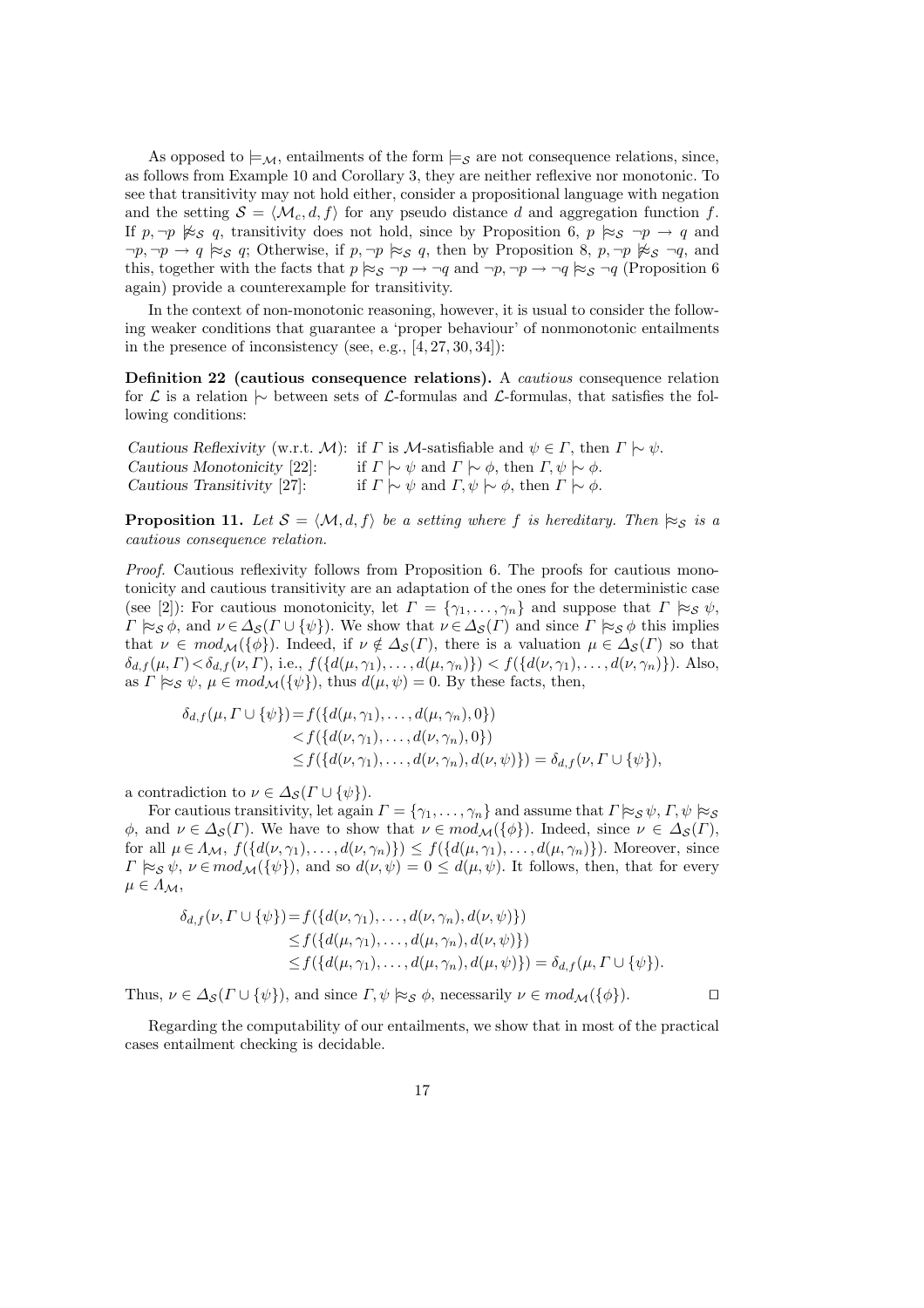**Definition 23** (computable settings). A setting  $S = \langle M, d, f \rangle$  is *computable*, if f is computable, and there is an algorithm that computes  $d^{l}(\mu,\nu)$  for every context C and every  $\mu, \nu \in \Lambda_{\mathcal{M}}^{\downarrow \mathsf{C}}$ .

Note 5. Clearly, all the distance and aggregation functions considered in this paper are computable. Yet, as the following example shows, this is not always the case. Let  $\mathcal{L} = \{\wedge\}$ be a propositional language and  $L$  a first-order language with a constant  $c$ , a unary function g and a binary relation R. Consider the following one-to-one mapping  $\Theta$  from L-formulas to  $\mathcal{L}$ -formulas: every symbol s in L is associated with an atomic formula  $p_s$  in  $\mathcal{L}$ , and every L-formula  $\psi$  is mapped to the L-formula  $\Theta(\psi)$ , obtained by taking the conjunction of all the atomic formulas to which the symbols of  $\psi$  are mapped. For instance, the formula  $\forall x_1 \forall x_2 R(x_1, x_2)$  is mapped to  $p_\forall \wedge p_{x_1} \wedge p_\forall \wedge p_{x_2} \wedge p_R \wedge p_\ell \wedge p_{x_1} \wedge p_\ell$  $p, \wedge p_{x_2} \wedge p$ . A formula  $\psi$  in  $\mathcal L$  is called proper if there is an L-formula  $\psi'$  s.t.  $\psi = \Theta(\psi')$ . Now, consider the following generic pseudo distance:

$$
d(\nu,\mu) = \begin{cases} 0 & \text{if } \nu = \mu, \\ 1 & \text{if } \nu \neq \mu \text{ and there is a proper } \psi \text{ such that } \nu, \mu \in \Lambda_{\mathcal{M}}^{\downarrow \mathsf{SF}(\psi)} \\ & \text{and } \Theta^{-1}(\psi) \text{ is satisfiable,} \\ 2 & \text{otherwise.} \end{cases}
$$

Since  $\mathsf{SF}(\psi) \neq \mathsf{SF}(\phi)$  whenever  $\psi \neq \phi$ , the pseudo distance above is well defined. Now, as the satisfiability problem for  $L$ -formulas is undecidable,  $d$  is not computable.

**Proposition 12 (decidability).** If S is computable then the question whether  $\Gamma \approx_S \psi$ is decidable.

*Proof.* Suppose that S is a computable setting. By Definition 21, in order to check whether  $\Gamma \approx_{\mathcal{S}} \psi$ , one has to check whether  $\Delta_{\mathcal{S}}(\Gamma) \subseteq \text{mod}_{\mathcal{M}}(\psi)$ . For decidability, we show that this condition, which is based on infinite sets of valuations, can be reduced to an equivalent condition in terms of finite sets of *partial valuations*. For this, we denote by  $mod_{\mathcal{M}}^{\mathcal{L}}(\psi)$  the set  $\{\mu^{\mathcal{L}} \mid \mu \in mod_{\mathcal{M}}(\psi)\}\)$ . Next, we extend the notions of distance between a valuation and a formula, and distance between a valuation and a theory, to partial valuations as follows: for every context C such that  $\mathsf{SF}(\Gamma) \subseteq \mathsf{C}$ , define, for every  $\nu \in \Lambda_{\mathcal{M}}^{\downarrow \mathsf{C}}$  and every  $\psi \in \Gamma$ :

$$
- d^{\downarrow \mathsf{SF}(\varGamma)}(\nu, \psi) =
$$
\n
$$
\begin{cases}\n\min \{ d^{\downarrow \mathsf{SF}(\varGamma)}(\nu^{\downarrow \mathsf{SF}(\varGamma)}, \mu^{\downarrow \mathsf{SF}(\varGamma)}) \mid \mu \in \operatorname{mod}_{\mathcal{M}}^{\downarrow \mathsf{C}}(\psi) \} & \text{if } \operatorname{mod}_{\mathcal{M}}^{\downarrow \mathsf{C}}(\psi) \neq \emptyset, \\
1 + \max \{ d^{\downarrow \mathsf{SF}(\varGamma)}(\mu^{\downarrow \mathsf{SF}(\varGamma)}_1, \mu^{\downarrow \mathsf{SF}(\varGamma)}_2) \mid \mu_1, \mu_2 \in \Lambda_{\mathcal{M}}^{\downarrow \mathsf{C}} \} & \text{otherwise.} \\
-\delta_{d,f}^{\downarrow \mathsf{SF}(\varGamma)}(\nu, \varGamma) = f(\{ d^{\downarrow \mathsf{SF}(\varGamma)}(\nu, \psi_1), \dots, d^{\downarrow \mathsf{SF}(\varGamma)}(\nu, \psi_n) \}).\n\end{cases}
$$

Note that since all the partial valuations involved in the definitions above are defined on finite contexts, there are finitely many such valuations to check, and so  $d^{\downarrow \mathsf{SF}(T)}(\nu, \psi)$ and  $\delta_{d,f}^{\downarrow \mathsf{SF}(T)}(\nu, \Gamma)$  are computable for every  $\nu \in \Lambda_{\mathcal{M}}^{\downarrow \mathsf{C}}$ . Now, consider the following set of partial valuations on C:

$$
\Delta_{\mathcal{S}}^{\downarrow \mathsf{C}}(\Gamma) = \begin{cases} \{ \nu \in \Lambda_{\mathcal{M}}^{\downarrow \mathsf{C}} \mid \forall \mu \in \Lambda_{\mathcal{M}} \; \delta_{d,f}^{\downarrow \mathsf{SF}(\Gamma)}(\nu, \Gamma) \leq \delta_{d,f}^{\downarrow \mathsf{SF}(\Gamma)}(\mu, \Gamma) \} & \text{if } \Gamma \neq \emptyset, \\ \Lambda_{\mathcal{M}}^{\downarrow \mathsf{C}} & \text{otherwise.} \end{cases}
$$

Clearly,  $\Delta_{\mathcal{S}}^{\downarrow}(\Gamma)$  and  $mod_{\mathcal{M}}^{\downarrow}(\psi)$  are computable for any context C. Decidability now follows from the fact that  $\Delta_{\mathcal{S}}(\Gamma) \subseteq mod_{\mathcal{M}}(\psi)$  iff  $\Delta_{\mathcal{S}}^{\downarrow \mathsf{SF}(\Gamma \cup \{\psi\})}$  $S^{JSE(\Gamma \cup \{\psi\})}(T) \subseteq mod_{\mathcal{M}}^{LSE(\Gamma \cup \{\psi\})}(\psi).$   $\Box$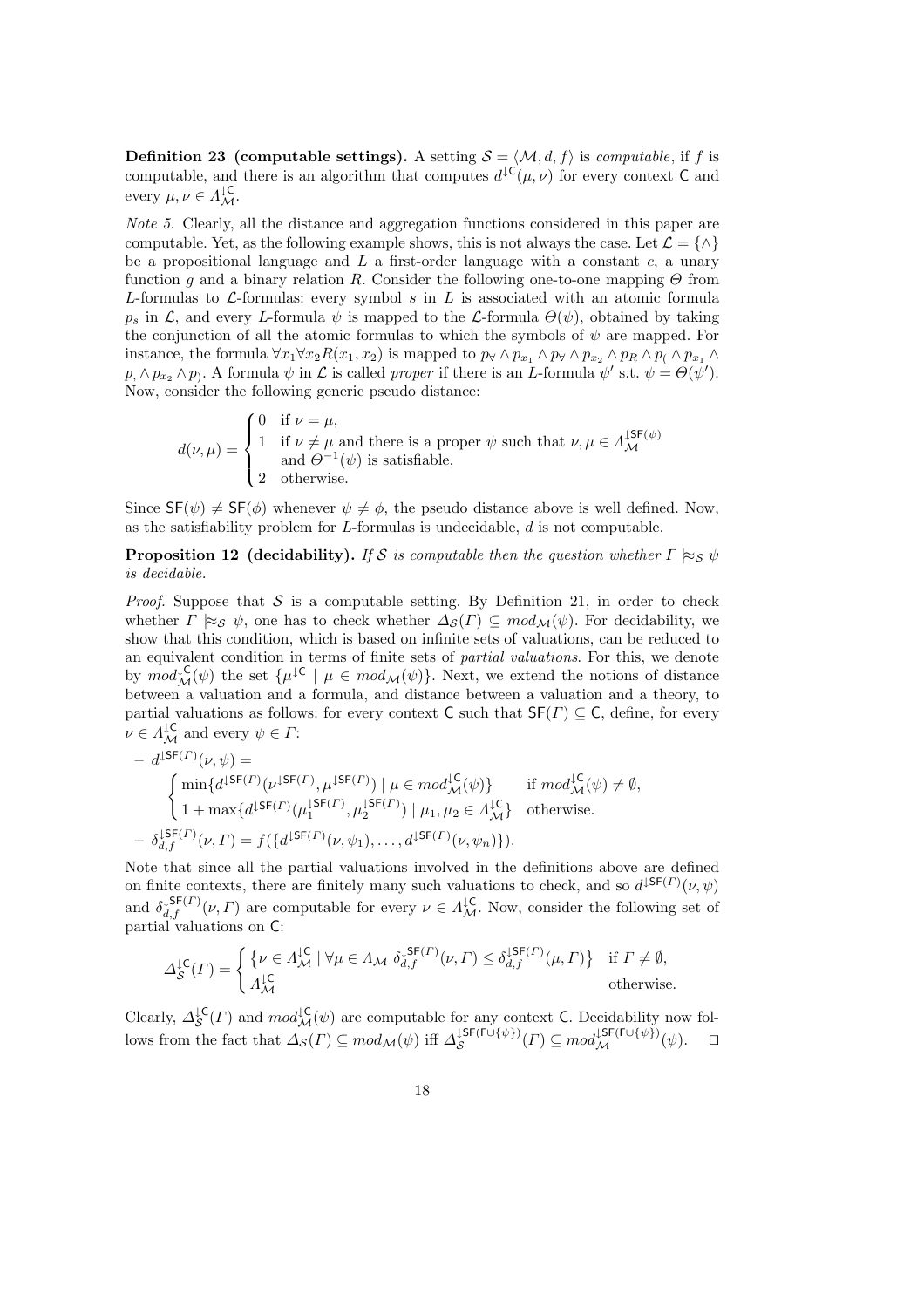# 6 Particular Cases of Reasoning with  $\approx_{\mathcal{S}}$

In this section we consider in greater details some particular instances of distance-based entailments with drastic settings, that is, settings with a drastic distance (see Example 5). In particular, we investigate their relations to other reasoning and satisfiability problems.

## 6.1 Drastic Settings with Range-Restricted Functions

**Definition 24 (range-restricted functions).** An aggregation function  $f$  is called range restricted, if  $f({x_1, \ldots, x_n}) \in {x_1, \ldots, x_n}.$ 

*Example 15.* max is a range-restricted function, while  $\Sigma$  and vote  $\frac{k}{m}$  are not rangerestricted.

**Proposition 13.** Let  $S = \langle M, d_U, f \rangle$  be a drastic setting in which f is range restricted. Let  $\Gamma$  be a set of formulas that is not M-satisfiable. Then  $\Gamma \approx_{\mathcal{S}} \psi$  iff  $\psi$  is an Mtautology.

*Proof.* Let  $\mu \in \Lambda_{\mathcal{M}}$ . As  $\Gamma = {\varphi_1, \ldots, \varphi_n}$  is not M-satisfiable,  $\mu$  is not a model of  $\Gamma$ , and so there is some  $\varphi_j \in \Gamma$  such that  $d_U^{\downarrow \mathsf{SF}(\Gamma)}$  $U^{(\mathsf{D} \mathsf{F}(I))}(\mu, \varphi_j) = 1.$  Moreover, for every  $\varphi_i \in \Gamma$  we have that  $d_{II}^{\downarrow \mathsf{SF}(I)}$  $U^{15F(I)}(\mu, \varphi_i) \in \{0, 1\}$  and so, since f is range-restricted,

$$
\delta_{d_U,f}^{\downarrow \mathsf{SF}(T)}(\mu, \Gamma) = f(\{d_U^{\downarrow \mathsf{SF}(T)}(\mu, \varphi_1), \dots, d_U^{\downarrow \mathsf{SF}(T)}(\mu, \varphi_n)\}) = 1.
$$

This shows that all the valuations in  $\Lambda_M$  are equally distant from  $\Gamma$  and so  $\Delta_{\mathcal{S}}(\Gamma) = \Lambda_M$ . Thus,  $\Gamma \approx_{\mathcal{S}} \psi$  iff  $\Delta_{\mathcal{S}}(\Gamma) \subseteq mod_{\mathcal{M}}(\psi)$ , iff  $mod_{\mathcal{M}}(\psi) = \Lambda_{\mathcal{M}}$ , iff  $\psi$  is a tautology.

Corollary 4. Let  $S$  be a drastic setting with a range-restricted aggregation function, and suppose that  $\Gamma \approx_{\mathcal{S}} \psi$ . Then:

- if  $\Gamma$  is M-satisfiable,  $\Gamma \models_M \psi$
- $-$  if  $\Gamma$  is not M-satisfiable,  $\psi$  is an M-tautology.

Proof. The first case follows from Proposition 6 and the second case follows from Proposition 13.  $\Box$ 

It follows that reasoning with drastic settings and range restricted functions has a somewhat 'crude nature', and in practice we hardly deviate from the basic entailment: the set of conclusions coincides with that of the basic entailment, unless the set of premises is contradictory, in which case only tautologies are entailed.

### 6.2 Drastic Settings with Additive Functions

**Definition 25 (additive functions).** An aggregation function  $f$  is called *additive*, if for any non-empty multiset S it can be represented as  $f(S) = g(|S|) \cdot \sum_{x \in S} x$ , for some function  $g: \mathbb{N}^+ \to \mathbb{R}^+$ .

*Example 16.* The summation (respectively, the average) function is additive, where  $g$  is uniformly 1 (respectively, where  $g(n) = \frac{1}{n}$ ).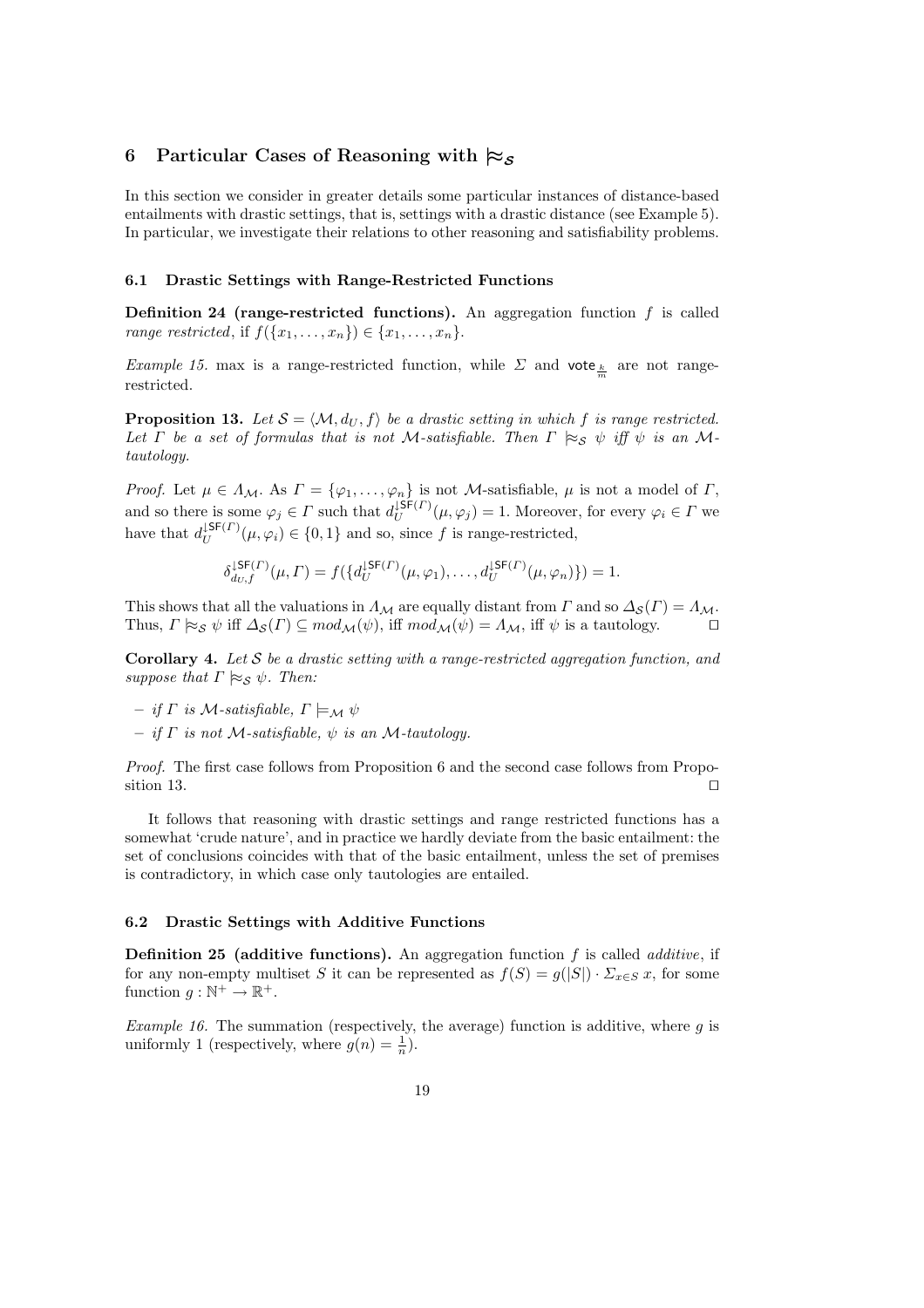The characteristics of entailments induced by drastic settings with additive functions are completely different than those of entailments that are obtained by drastic settings with range-restricted functions. As we show next, the former are closely related to the maximal satisfiability problem:

**Definition 26 (max-SAT).** Let  $\text{SAT}_{\mathcal{M}}(\Gamma)$  be the set of all the M-satisfiable subsets of Γ. The set  $\text{mSAT}_M(\Gamma)$  of the maximally M-satisfiable subsets of Γ consists of all the elements  $\Upsilon \in \text{SAT}_{\mathcal{M}}(\Gamma)$  such that  $|\Upsilon'| \leq |\Upsilon|$  for every  $\Upsilon' \in \text{SAT}_{\mathcal{M}}(\Gamma)$ .

*Note 6.* Clearly,  $mSAT_{\mathcal{M}}(T)$  is nonempty whenever  $\Gamma$  contains an  $\mathcal{M}$ -satisfiable element, so in this case  $|Y| \ge 1$  for all  $\Upsilon \in \text{mSAT}_{\mathcal{M}}(\Gamma)$ . Also, all the elements in  $\text{mSAT}_{\mathcal{M}}(\Gamma)$  are of the same size.

**Proposition 14.** Let  $S = \langle M, d_{U}, f \rangle$  be a drastic setting with an additive function f. Then for every theory  $\Gamma$ ,

$$
\Delta_{\mathcal{S}}(\Gamma) = \begin{cases} \{\nu \in mod_{\mathcal{M}}(\Gamma) \mid \Upsilon \in \mathsf{mSAT}_{\mathcal{M}}(\Gamma) \} & \text{if } \mathsf{mSAT}_{\mathcal{M}}(\Gamma) \neq \emptyset, \\ A_{\mathcal{M}} & \text{otherwise.} \end{cases}
$$

*Proof.* Consider a theory  $\Gamma = {\psi_1, \ldots, \psi_n}$ , and assume first that  $\mathsf{mSAT}_\mathcal{M}(\Gamma) \neq \emptyset$ . Since S is drastic, for every  $\psi \in \Gamma$  and every  $\nu \in \Lambda_{\mathcal{M}}, d_U^{(\mathsf{SF}(T))}$  $U^{3\text{P}(1)}(\nu,\psi) = 0$  if  $\nu \in mod_{\mathcal{M}}(\psi)$  and otherwise  $d_{II}^{\downarrow \mathsf{SF}(T)}$  $U^{J\text{Pr}(I)}(\nu,\psi) = 1.$  Now, since f is additive, we have that

$$
\delta_{d_U,f}^{\downarrow \mathsf{SF}(T)}(\nu, \Gamma) = f\{d_U^{\downarrow \mathsf{SF}(T)}(\nu, \psi_1), \dots, d_U^{\downarrow \mathsf{SF}(T)}(\nu, \psi_n)\}
$$
  
=  $g(n) \cdot (d_U^{\downarrow \mathsf{SF}(T)}(\nu, \psi_1) + \dots + d_U^{\downarrow \mathsf{SF}(T)}(\nu, \psi_n))$   
=  $g(n) \cdot |\{\psi \in \Gamma \mid \nu \notin mod_{\mathcal{M}}(\psi)\}|.$ 

Thus,  $\nu \in \Delta_{\mathcal{S}}(\Gamma)$  iff the set  $\{\psi \in \Gamma \mid \nu \notin mod_{\mathcal{M}}(\psi)\}\$ is minimal in its size, iff  $\{\psi \in \Gamma \mid \nu \notin mod_{\mathcal{M}}(\psi)\}\$  $\nu \in mod_{\mathcal{M}}(\psi)$  is maximal in its size, iff this set belongs to mSAT<sub>M</sub>(*Γ*).

Now assume that  $\text{mSAT}_{\mathcal{M}}(\Gamma) = \emptyset$ . In this case none of the formulas in  $\Gamma$  is Msatisfiable (see Note 6). Thus, as

$$
\mathsf{M}_{d_U}(\Gamma) = \max \{ d_U^{\mathsf{LSF}(\Gamma)}(\mu_1^{\mathsf{LSF}(\Gamma)}, \mu_2^{\mathsf{LSF}(\Gamma)}) \mid \mu_1, \mu_2 \in \Lambda_{\mathcal{M}} \} = 1,
$$

we have that for every  $\nu \in A_{\mathcal{M}}$ ,

$$
\delta_{d_{U},f}^{1\text{SF}(T)}(\nu,\Gamma) = f\{d_{U}^{1\text{SF}(T)}(\nu,\psi_{1}),\dots,d_{U}^{1\text{SF}(T)}(\nu,\psi_{n})\}
$$
  
=  $g(n) \cdot (d_{U}^{1\text{SF}(T)}(\nu,\psi_{1}) + \dots + d_{U}^{1\text{SF}(T)}(\nu,\psi_{n}))$   
=  $g(n) \cdot n \cdot (1 + M_{d_{U}}(T))$   
=  $2n \cdot g(n)$ .

Thus, all the elements in  $\Lambda_M$  are equally distant from  $\Gamma$ , and so  $\Delta_S(\Gamma) = \Lambda_M$ .

Corollary 5. Let S be a drastic setting with an additive aggregation function. If mSAT $_{\mathcal{M}}(\Gamma)$ is non-empty, then  $\Gamma \models_{\mathcal{S}} \psi$  iff  $\Gamma' \models_{\mathcal{M}} \psi$  for every  $\Gamma' \in \mathsf{mSAT}_\mathcal{M}(\Gamma)$ .

Proof. Suppose for contradiction that  $\Gamma \not\approx_{\mathcal{S}} \psi$  but there is some  $\Gamma' \in \text{mSAT}_{\mathcal{M}}(\Gamma)$ such that  $\Gamma' \not\models_M \psi$ . Then there is an M-valuation  $\nu$ , such that  $\nu \in mod_{\mathcal{M}}(\Gamma')$  and  $\nu \notin \mathit{mod}_{\mathcal{M}}(\psi)$ . By Proposition 14,  $\nu \in \Delta_{\mathcal{S}}(\Gamma)$ . Thus,  $\Delta_{\mathcal{S}}(\Gamma) \not\subseteq \mathit{mod}_{\mathcal{M}}(\psi)$ , and so  $\Gamma \not\approx_{\mathcal{S}} \psi$ . For the converse, let  $\nu \in \Delta_{\mathcal{S}}(\Gamma)$ . Again, by Proposition 14 there is some  $\Gamma' \in \text{mSAT}_{\mathcal{M}}(\Gamma)$  such that  $\nu \in mod_{\mathcal{M}}(\Gamma')$ . As  $\Gamma' \models_{\mathcal{M}} \psi$ ,  $\nu(\psi) = t$ , which implies that  $\Gamma \approx_{\mathcal{S}} \psi$ .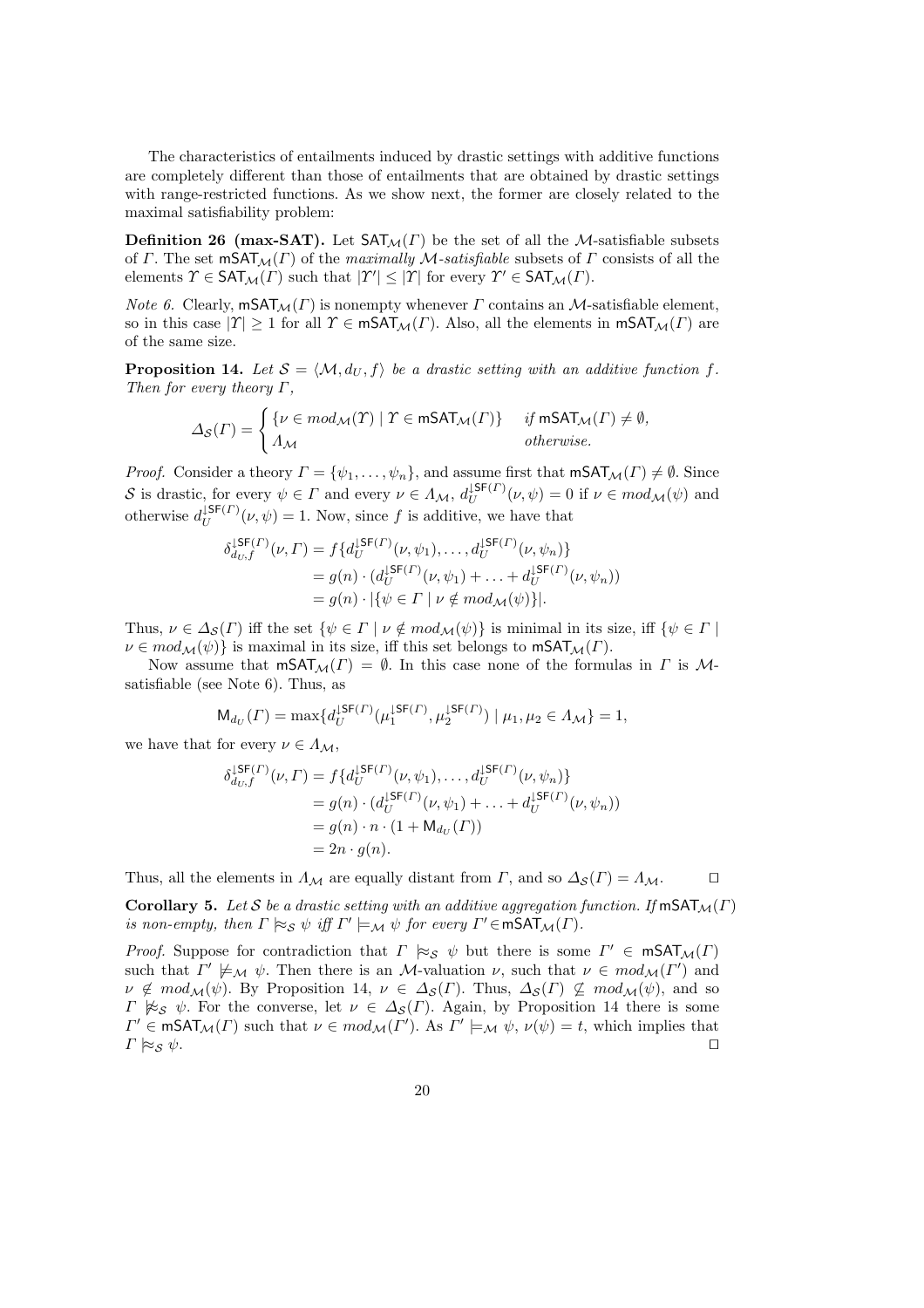Example 17. By taking  $S = \langle \mathcal{M}_c, d_U, \Sigma \rangle$  in the last corollary, we get that reasoning with summation of drastic distances is equivalent to checking classical entailments from the maximally consistent subsets of the premises.

The following result should be compared with Proposition 9:

**Proposition 15** (rational monotonicity). Let S be a drastic setting with an additive aggregation function, and let  $\Gamma$  be a theory such that  $\text{mSAT}_{\mathcal{M}}(\Gamma)$  is not empty. If  $\Gamma \approx_{\mathcal{S}} \psi$ , then  $\Gamma, \phi \approx_{\mathcal{S}} \psi$  for every formula  $\phi \notin \Gamma$  for which there is an element  $\Upsilon \in \mathsf{mSAT}_\mathcal{M}(\Gamma)$ such that  $\Upsilon \cup \{\phi\}$  is M-satisfiable.

For the proof of Proposition 15 we need the following lemma.

**Lemma 3.** Let  $\Gamma$  be a theory such that  $\text{mSAT}_{\mathcal{M}}(\Gamma)$  is not empty, and let  $\Gamma' \in \text{mSAT}_{\mathcal{M}}(\Gamma)$ . Suppose that  $\varphi \notin \Gamma$  and  $\Gamma' \cup {\varphi}$  is M-satisfiable. Then:

 $\text{mSAT}_{\mathcal{M}}(\Gamma \cup \{\varphi\}) = \{ \Upsilon \cup \{\varphi\} \mid \Upsilon \in \text{mSAT}_{\mathcal{M}}(\Gamma) \text{ and } \Upsilon \cup \{\varphi\} \text{ is } \mathcal{M}\text{-satisfiable}\}.$ 

*Proof.* Let n be the size of the elements of  $mSAT_{\mathcal{M}}(\Gamma)$ . By Note 6,  $\Gamma'$  is also of size n. Now, let  $\Omega \in \text{mSAT}_{\mathcal{M}}(F \cup \{\varphi\})$ . Suppose for a contradiction that  $\Omega$  is not of the form  $\Upsilon \cup \{\varphi\}$ , where  $\Upsilon \in \mathsf{mSAT}_\mathcal{M}(\Gamma)$ . Since  $\Omega \subseteq \Gamma \cup \{\varphi\}$ , either  $\Omega \subseteq \Gamma$  or  $\Omega$  is of the form  $\Upsilon \cup {\varphi}$ , where  $\Upsilon \subseteq \Gamma$  but  $\Upsilon \notin \mathsf{mSAT}_\mathcal{M}(\Gamma)$ . Suppose first that  $\Omega \subseteq \Gamma$ . Then since  $\Omega \in \text{SAT}_{\mathcal{M}}(\Gamma)$ , it must be of size at most n. In this case,  $\Gamma' \cup \{\varphi\} \in \text{SAT}_{\mathcal{M}}(\Gamma \cup \{\varphi\})$  is of size  $n + 1$ , in contradiction to the maximality of  $\Omega$ . In the second case, where  $\Omega$  is of the form  $\Upsilon \cup \{\varphi\}$  and  $\Upsilon \subseteq \Gamma$  but  $\Upsilon \notin \mathsf{mSAT}_\mathcal{M}(\Gamma)$ , we have that  $\Upsilon \cup \{\varphi\}$  is of size at most n (since the size of T is less than n), while there is an M-satisfiable set  $\Gamma' \cup \{\varphi\}$ of size  $n + 1$ . This contradicts the fact that  $\Omega \in \text{mSAT}_{\mathcal{M}}(\Gamma \cup \{\varphi\})$ .

For the converse, let  $\Upsilon \in \text{mSAT}_{\mathcal{M}}(\Gamma)$  such that  $\Upsilon \cup \{\varphi\}$  is  $\mathcal{M}$ -satisfiable. Then  $\Upsilon$  is of size n. Suppose for a contradiction that  $\Upsilon \cup \{\varphi\} \notin \text{mSAT}_{\mathcal{M}}(\Gamma \cup \{\varphi\})$ . Then the elements of mSAT<sub>M</sub>( $\Gamma \cup {\varphi}$ ) are of size at least  $n+2$ , and so there must be some  $\Omega \in \text{SAT}_M(\Gamma)$  of size  $n+1$ . This contradicts our assumption about the size of elements of mSAT<sub>M</sub>(Γ).  $\Box$ 

*Proof (of Proposition 15).* Let  $\nu \in \Delta_{\mathcal{S}}(\Gamma \cup \{\phi\})$ . By Proposition 14,  $\nu \in mod_{\mathcal{M}}(\Upsilon)$  for some  $\Upsilon \in \text{mSAT}_{\mathcal{M}}(\Gamma \cup \{\phi\})$ . By Lemma 3,  $\Upsilon = \Upsilon' \cup \{\phi\}$ , where  $\Upsilon' \in \text{mSAT}_{\mathcal{M}}(\Gamma)$ . In particular, then,  $\nu \in mod_{\mathcal{M}}(\mathcal{X}')$ , and by Proposition 14 again,  $\nu \in \Delta_{\mathcal{S}}(\Gamma)$ . But  $\Gamma \approx_{\mathcal{S}} \psi$ , thus  $\nu(\psi) = t$ , and so  $\Gamma, \phi \approx s \psi$ .

As a particular case of Proposition 15, we get that independence (Definition 18) is a sufficient syntactic condition for rational monotonicity.

**Corollary 6.** Let S be a drastic setting with an additive aggregation function. If  $\Gamma \approx_{\mathcal{S}} \psi$ then  $\Gamma, \phi \approx_{\mathcal{S}} \psi$  for every M-satisfiable formula  $\phi$  that is independent of  $\Gamma$ .

*Proof.* If  $\phi$  is M-satisfiable and independent of  $\Gamma$ , then in particular  $\phi \notin \Gamma$  and for every  $\Upsilon \in \text{mSAT}_{\mathcal{M}}(\Gamma), \Upsilon \cup \{\phi\}$  is M-satisfiable. Indeed, assuming that  $\nu \in \text{mod}_{\mathcal{M}}(\Upsilon)$  and  $\mu \in mod_{\mathcal{M}}(\phi)$ , it easy to verify that  $\sigma$ , defined by  $\sigma(\gamma) = \nu(\gamma)$  for every  $\gamma \in \mathsf{SF}(\gamma)$ and  $\sigma(\gamma) = \mu(\gamma)$  for every  $\gamma \in \mathsf{SF}(\phi)$ , is a well-defined valuations in  $\Lambda_{\mathcal{M}}^{\mathsf{LSF}(\Upsilon \cup \{\psi\})}$  that M-satisfies  $\Upsilon \cup {\phi}$ . The claim now follows from Proposition 15.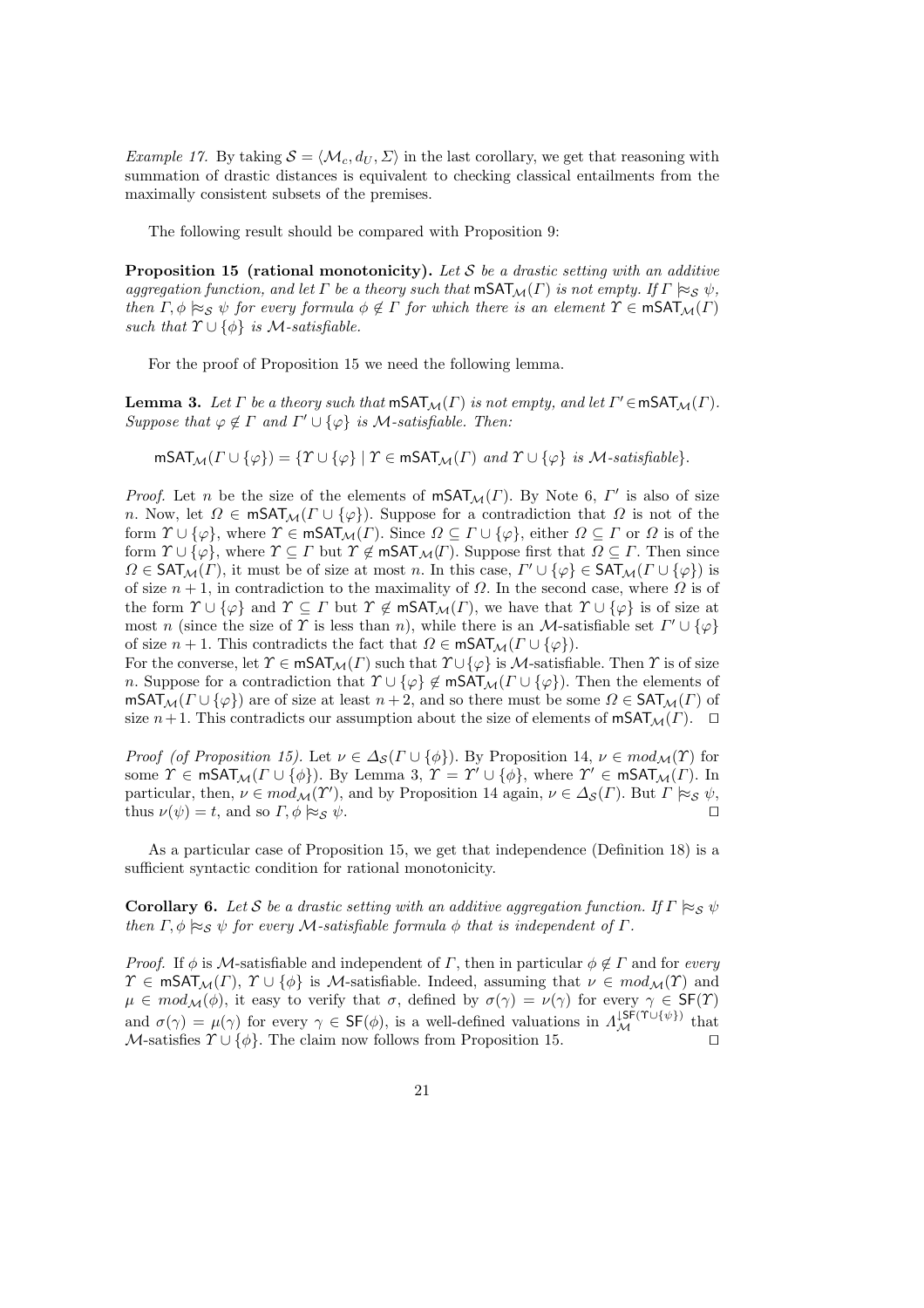### 6.3 Drastic Settings with Voting Functions

Next, we consider settings of the form  $S = \langle M, d_U, \text{vote}_{\frac{k}{m}} \rangle$ , where the induced entailments are determined by a quorum of at least  $\lceil \frac{k}{m} \rceil$  of the 'votes' (recall Example 6).

**Definition 27.** Denote by  $\frac{k}{m}$ **SAT**<sub>M</sub>(*Γ*) the set of all the *M*-satisfiable subsets of *Γ* whose size is at least  $\lceil \frac{k}{m} | \Gamma | \rceil$ .

**Proposition 16.** Let  $S = \langle M, d_U, \text{vote} \frac{k}{m} \rangle$  and let  $\Gamma$  be a theory that is not M-satisfiable. Then:

$$
\Delta_{\mathcal{S}}(\Gamma) = \begin{cases} \{ \nu \in mod_{\mathcal{M}}(\Upsilon) \mid \Upsilon \in \frac{\text{ k}}{\text{m}} \text{SAT}_{\mathcal{M}}(\Gamma) \} & \text{if } \frac{\text{ k}}{\text{m}} \text{SAT}_{\mathcal{M}}(\Gamma) \neq \emptyset, \\ A_{\mathcal{M}} & \text{otherwise.} \end{cases}
$$

*Proof.* To reduce notation complexity, we omit in what follows the subscripts in  $\delta_{d_U, \text{vote}_{\frac{k}{m}}}^{\downarrow \text{C}}$ . Suppose that  $\Gamma$  is not M-satisfiable. Then  $\delta^{\downarrow \mathsf{SF}(\Gamma)}(\nu, \Gamma) \geq \frac{1}{2}$  for all  $\nu \in \Delta_{\mathcal{S}}(\Gamma)$ . Assume first that  $\frac{k}{m} \text{SAT}_{\mathcal{M}}(\Gamma)$  is not empty. Then there is  $\mu \in \Lambda_{\mathcal{M}}$  for which  $\delta^{\downarrow \text{SF}(\Gamma)}(\mu, \Gamma) = \frac{1}{2}$ . Thus, for every  $\nu \in \Lambda_{\mathcal{M}}, \nu \in \Delta_{\mathcal{S}}(\Gamma)$  iff  $\delta^{\downarrow \mathsf{SF}(\Gamma)}(\nu, \Gamma) = \frac{1}{2}$ , iff there is some  $\Upsilon \in \frac{k}{m} \mathsf{SAT}_{\mathcal{M}}(\Gamma)$ such that  $\nu \in mod_{\mathcal{M}}(\Upsilon)$ . If  $\frac{k}{m} \mathsf{SAT}_{\mathcal{M}}(\Gamma)$  is empty, then for all  $\nu \in \Lambda_{\mathcal{M}}, \delta^{\downarrow \mathsf{SF}(\Gamma)}(\nu, \Gamma) = 1$ , and so  $\Delta_{\mathcal{S}}(\Gamma) = \Lambda_{\mathcal{M}}$ .

The proof of the next corollary is similar to that of Corollary 5.

Corollary 7. Let  $S = \langle M, d_U, \text{vote} \frac{k}{m} \rangle$ . If  $\Gamma$  is not M-satisfiable and  $\frac{k}{m}SAT_{\mathcal{M}}(\Gamma)$  is non-empty, then  $\Gamma \not\approx_{\mathcal{S}} \psi$  iff  $\Gamma' \models_{\mathcal{M}} \psi$  for every  $\Gamma' \in \frac{\mathsf{k}}{\mathsf{m}} \mathsf{SAT}_{\mathcal{M}}(\Gamma)$ .

Reasoning with settings of the form  $S = \langle M, d_U, \text{vote} \frac{k}{m} \rangle$  is therefore summarized as follows: For every theory  $\Gamma$  and formula  $\psi$ ,

- if  $\Gamma$  is M-satisfiable, then  $\Gamma \not\approx_{\mathcal{S}} \psi$  iff  $\Gamma \models_{\mathcal{M}} \psi$
- if  $\Gamma$  is not M-satisfiable and  $\frac{k}{m}SAT_{\mathcal{M}}(\Gamma) \neq \emptyset$ , then  $\Gamma \not\approx_{\mathcal{S}} \psi$  iff  $\Gamma' \models_{\mathcal{M}} \psi$  for all  $\Gamma' \in \frac{k}{m} \mathsf{SAT}_\mathcal{M}(\Gamma)$
- if  $\Gamma$  is not M-satisfiable and  $\frac{k}{m}SAT_{\mathcal{M}}(\Gamma) = \emptyset$ , then  $\Gamma \models_{\mathcal{S}} \psi$  iff  $\psi$  is an M-tautology.

## 7 Summary and Future Work

In this paper, we introduced a general framework for reasoning with uncertainty, in which non-deterministic semantics is augmented with distance-based considerations. This allows to capture different scenarios in which inconsistency and incompleteness arise, as demonstrated in the example of the malfunctioning device. Our framework is a conservative extension of the deterministic case, thus when the underlying matrix is deterministic, standard distance-based approaches to non-monotonic reasoning are reconstructed. It is shown, moreover, that some particular instances of the entailments that are obtained by our framework have strong ties to well-known SAT problems.

There are several directions for future work. One important line of research is to consider Nmatrices with finitely many truth values (rather than the two-valued Nmatrices considered here). Such a generalization is motivated e.g. in [11], where Belnap's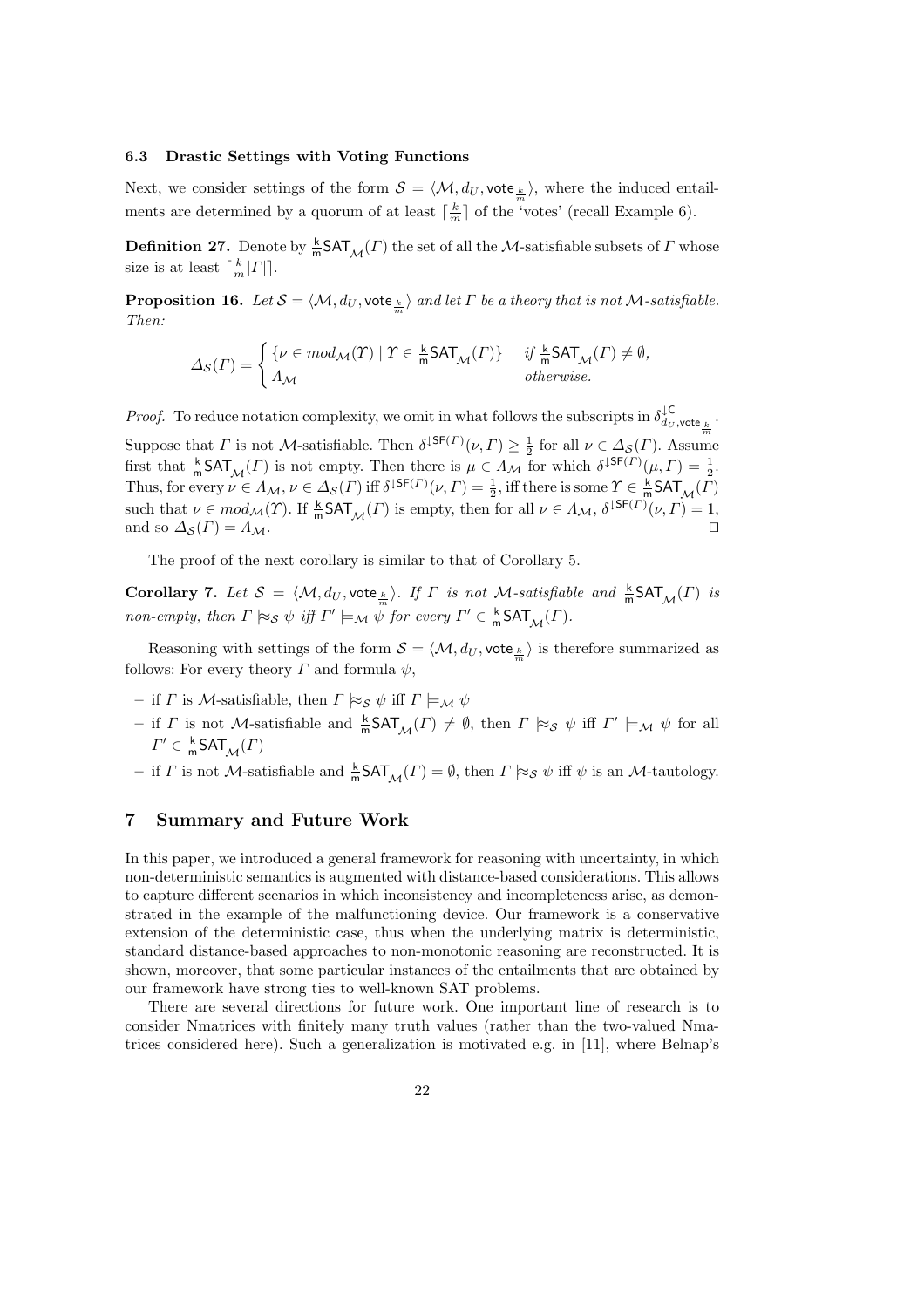four-valued framework [14] is extended to four-valued Nmatrices, and is applied for information integration.

Another generalization is related to the way that non-determinism is incorporated. As opposed to the *dynamic* version used here, according to *static* non-deterministic semantics, defined in [10], the choice of  $\nu(\diamond(\psi_1,\ldots,\psi_n))$  out of the possible options in  $\tilde{\diamond}(\nu(\psi_1),\ldots,\nu(\psi_n))$  is made globally and it is system-wide. Thus, the interpretation of  $\Diamond$  is a function that is determined *before* any computation begins. This function is a 'determinization' of the non-deterministic interpretation  $\tilde{\diamond}$  and it is applied in computing the value of any formula under the given valuation. This limits non-determinism, but still leaves the freedom of choosing the above function among all options in the nondeterministic interpretation  $\delta$  of  $\delta$ . Static semantics gives rise to interesting situations that are inherently incomplete, such as when the structure of the electrical circuit in our canonical example is not known to the reasoner.

Finally, for real-life applications, extensions to first-order languages and beyond has to be addressed. In the context of belief revision and (distance-based) database integration it is usual to deal with this by grounding the theory and so reducing everything back to the propositional case. This is, however, time and space consuming. An extension of the framework of Nmatrices to languages with quantifiers has been studied, e.g., in [13]. A similar approach in our case should involve distances not only between valuations, but also between first-order structures. This is another subject for future work.

# References

- 1. M. Arenas, L. Bertossi, and J. Chomicki. Answer sets for consistent query answering in inconsistent databases. Theory and Practice of Logic Programming, 3(4–5):393–424, 2003.
- 2. O. Arieli. Distance-based paraconsistent logics. International Journal of Approximate Reasoning, 48(3):766–783, 2008.
- 3. O. Arieli. Reasoning with prioritized information by iterative aggregation of distance functions. Journal of Applied Logic, 6(4):589–605, 2008.
- 4. O. Arieli and A. Avron. General patterns for nonmonotonic reasoning: from basic entailments to plausible relations. Logic Journal of the IGPL, 8(2):119–148, 2000.
- 5. O. Arieli, M. Denecker, and M. Bruynooghe. Distance semantics for database repair. Annals of Mathematics and Artificial Intelligence, 50(3–4):389–415, 2007.
- 6. O. Arieli, M. Denecker, B. Van Nuffelen, and M. Bruynooghe. Computational methods for database repair by signed formulae. Annals of Mathematics and Artificial Intelligence, 46(1–2):4–37, 2006.
- 7. O. Arieli and A. Zamansky. Reasoning with uncertainty by Nmatrix–Metric semantics. In Proc. 15th Workshop on Logic, Language, Information and Computation (WoLLIC'08), LNAI 5110, pages 69–82. Springer, 2008.
- 8. O. Arieli and A. Zamansky. Some simplified forms of reasoning with distance-based entailments. In Proc. 21st Canadian AI, LNAI 5032, pages 36–47. Springer, 2008.
- 9. A. Avron. Non-deterministic semantics for logics with a consistency operator. International Journal of Approximate Reasoning, 45:271–287, 2007.
- 10. A. Avron and B. Konikowska. Multi-valued calculi for logics based on non-determinism. Logic Journal of the IGPL, 13(4):365–387, 2005.
- 11. A. Avron, B. Konikowska, and J. Ben-Naim. Processing information from a set of sources. to appear in Trends in Logic, 27, 2008.
- 12. A. Avron and I. Lev. Non-deterministic multi-valued structures. Journal of Logic and Computation, 15:241–261, 2005.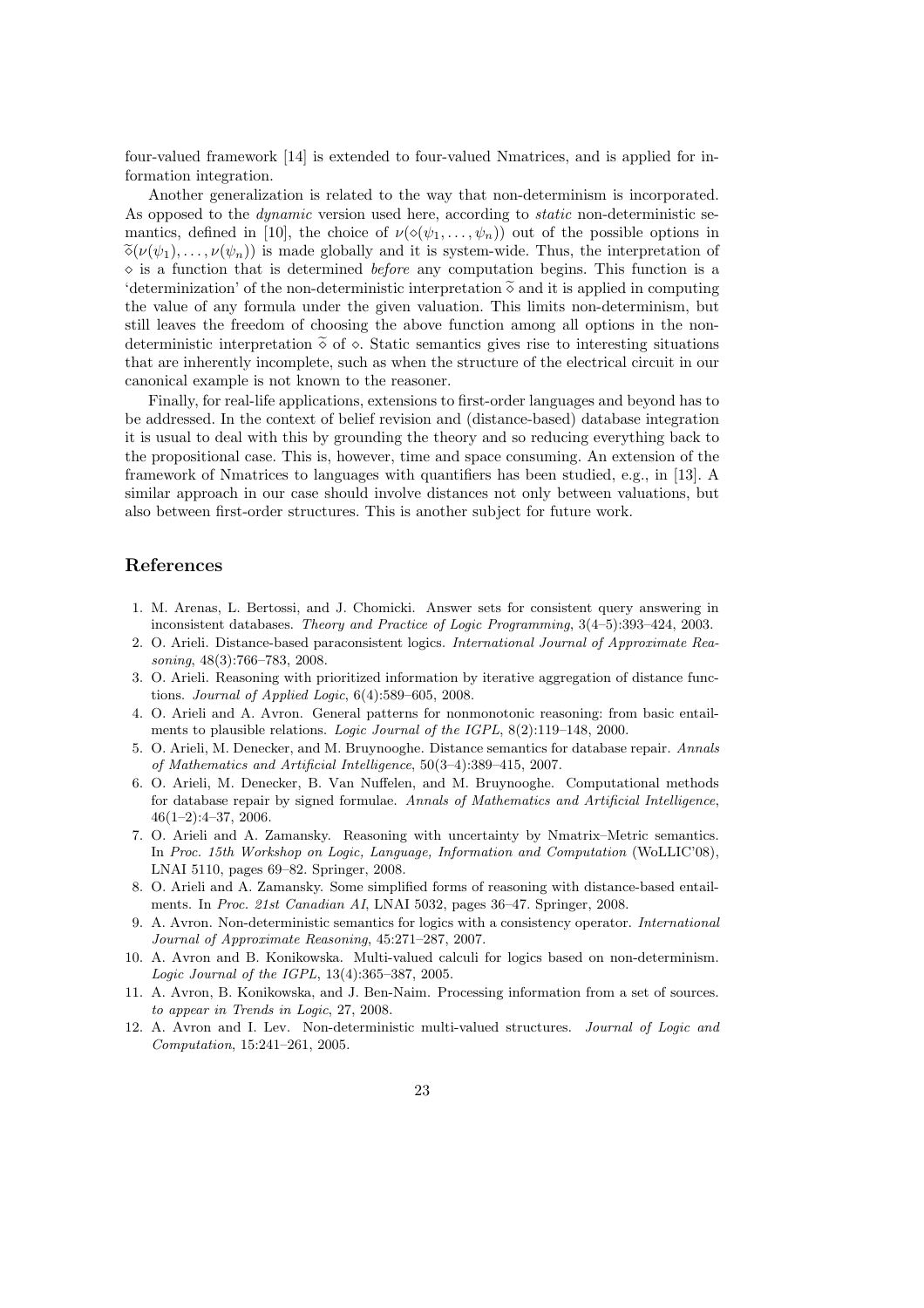- 13. A. Avron and A. Zamansky. Many-valued non-deterministic semantics for first-order logics of formal inconsistency. In S. Aguzzoli et al., editor, Algebraic and Proof-theoretic Aspects of Non-classical Logics, LNAI 4460, pages 1–24. Springer, 2007.
- 14. N. Belnap. A useful four-valued logic. Modern uses of multiple-valued logic, 27:5–37, 1977.
- 15. J. Ben Naim. Lack of finite characterizations for the distance-based revision. In Proc. KR'06, pages 239–248. AAAI Press, 2006.
- 16. W. Carnielli, M. Esteban, and J. Marcos. Logics of formal inconsistency. In D. M. Gabbay and F. Guenthner, editors, Handbook of Philosophical Logic, volume 14, pages 1–95. Springer, 2007. Seond edition.
- 17. W. Carnielli and J. Marcos. A taxonomy of C-systems. In W. A. Carnielli, M. E. Coniglio, and I. D'Ottaviano, editors, Paraconsistency: The Logical Way to the Inconsistent, number 228 in Lecture Notes in Pure and Applied Mathematics, pages 1–94. Marcel Dekker, 2002.
- 18. J. Chomicki. Consistent query answering: Five easy pieces. In Proc. ICDT'07, LNCS 4353, pages 1–17. Springer, 2007.
- 19. J. Chomicki and J. Marchinkowski. Minimal-change integrity maintenance using tuple deletion. Information and Computation, 197(1–2):90–121, 2005.
- 20. M. Dalal. Investigations into a theory of knowledge base revision. In Proc. AAAI'88, pages 475–479. AAAI Press, 1988.
- 21. D. Dubois and H. Prade. Belief change and possibility theory. In P. Gärdenfors, editor, Belief Revision, pages 142–182. Cambridge Press, 1992.
- 22. D. Gabbay. Theoretical foundation for non-monotonic reasoning, Part II: Structured nonmonotonic theories. In Proc. SCAI'91. IOS Press, 1991.
- 23. S. Gottwald. A Treatise on Many-Valued Logics, Studies in Logic and Computation, volume 9. Research Studies Press, Baldock, 2001.
- 24. A. Grove. Two modellings for theory change. Journal of Philosophical Logic, 17:157–180, 1988.
- 25. S. Konieczny, J. Lang, and P. Marquis. Distance-based merging: a general framework and some complexity results. In Proc. KR'02, pages 97–108. Morgan Kaufmann Publishers, 2002.
- 26. S. Konieczny and R. Pino Pérez. Merging information under constraints: a logical framework. Logic and Computation, 12(5):773–808, 2002.
- 27. S. Kraus, D. Lehmann, and M. Magidor. Nonmonotonic reasoning, preferential models and cumulative logics. Artificial Intelligence, 44(1–2):167–207, 1990.
- 28. C. Lafage and J. Lang. Logical representation of preference for group decision making. In Proc. KR'2000, pages 457–468. Morgan Kaufmann Publishers, 2000.
- 29. C. Lafage and J. Lang. Propositional distances and preference representation. In Proc. ECSQARU'01, LNAI 2143, pages 48–59. Springer, 2001.
- 30. D. Lehmann and M. Magidor. What does a conditional knowledge base entail? Artificial Intelligence, 55:1–60, 1992.
- 31. D. Lehmann, M. Magidor, and K. Schlechta. Distance semantics for belief revision. Journal of Symbolic Logic, 66(1):295–317, 2001.
- 32. J. Lin and A. O. Mendelzon. Knowledge base merging by majority. In Dynamic Worlds: From the Frame Problem to Knowledge Management. Kluwer, 1999.
- 33. A. Lopatenko and L. Bertossi. Complexity of consistent query answering in databases under cardinality-based and incremental repair semantics. In Proc. ICDT'07, LNCS 4353, pages 179–193. Springer, 2007.
- 34. D. Makinson. General patterns in nonmonotonic reasoning. In D. Gabbay, C. Hogger, and J. Robinson, editors, Handbook of Logic in Artificial Intelligence and Logic Programming, volume 3, pages 35–110. 1994.
- 35. P. Peppas, S. Chopra, and N. Foo. Distance semantics for relevance-sensitive belief revision. In Proc. KR'04, pages 319–328. AAAI Press, 2004.
- 36. G. Pigozzi. Two aggregation paradoxes in social decision making: the Ostrogorski paradox and the discursive dilemma. Episteme, 2(2):33–42, 2005.